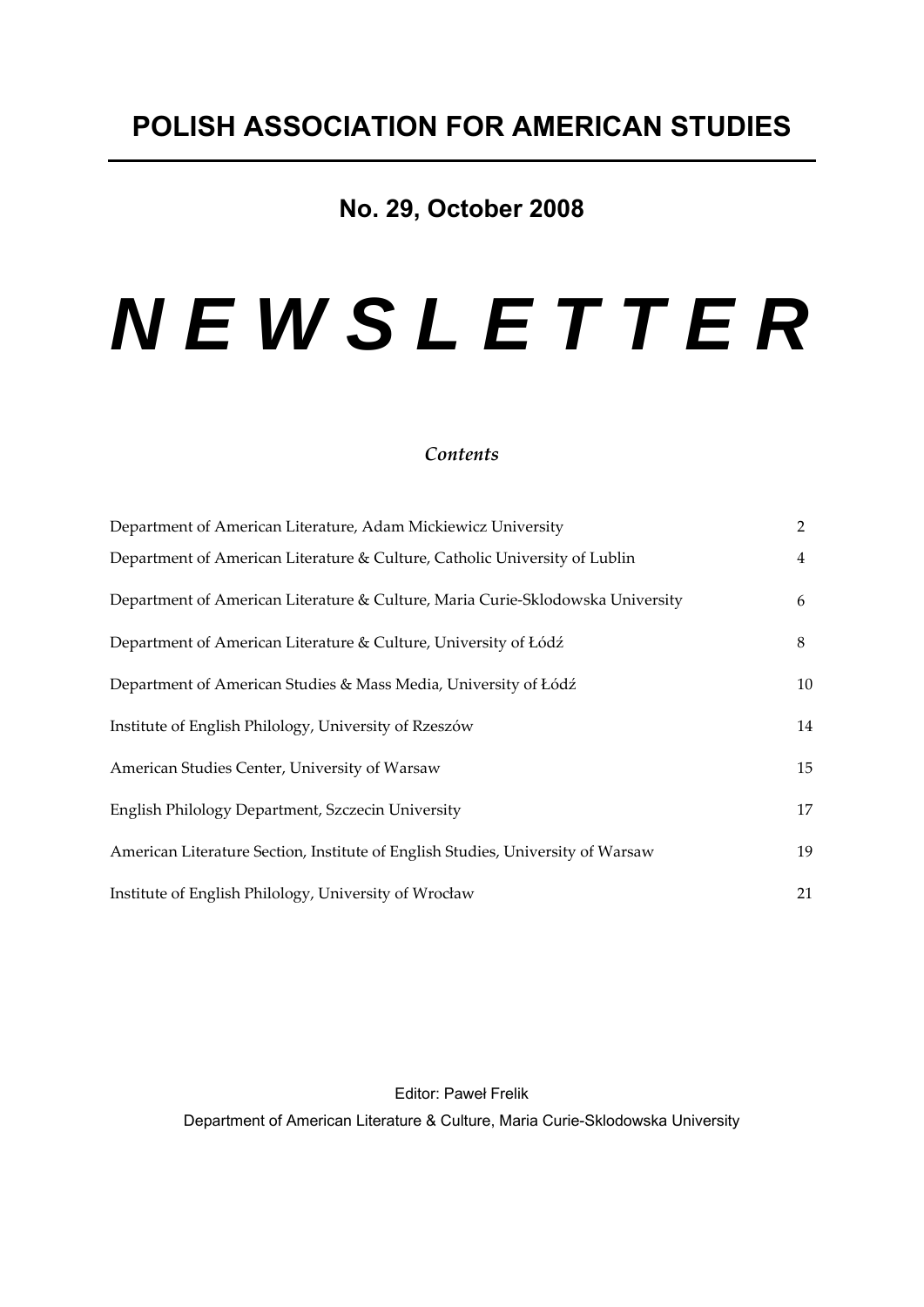# **Department of American Literature, Adam Mickiewicz University**

| Mailing address | Department of American Literature, School of English, Adam Mickiewicz<br>University, al. Niepodległości 4, 61-874 Poznań<br>tel. (61) 829 3506, 829 3530<br>fax (61) 852 3103                                                                                                                                                                                                                                                     |
|-----------------|-----------------------------------------------------------------------------------------------------------------------------------------------------------------------------------------------------------------------------------------------------------------------------------------------------------------------------------------------------------------------------------------------------------------------------------|
| Events          | Paulina Ambroży-Lis<br>Research grant at the JFK Institute Library, Free University, Berlin,<br>July-August 2008<br>Participation in a guest seminar on Chicana/o Literature taught at The<br>≻<br>School of English, UAM, Poznań, by Professor Deborah Castillo from<br>Cornell University, Ithaca, USA, February, 2008.<br>Katarzyna Kuczma<br>Justus-Liebig Universitaet, Giessen, Niemcy, DAAD Scholarship 2007-<br>➤<br>2008 |
|                 | Agnieszka Rzepa                                                                                                                                                                                                                                                                                                                                                                                                                   |
|                 | has become Co-editor of TransCanadiana. Polish Journal of Canadian<br>➤<br>Studies / Revue Polonaise d'Études Canadiennes                                                                                                                                                                                                                                                                                                         |
|                 | Magdalena Zapędowska                                                                                                                                                                                                                                                                                                                                                                                                              |
|                 | organized the 2nd European Study Group for Nineteenth-Century<br>➤<br>American Literature meeting, Poznań, October 2007. Cynthia Davis of<br>the University of South Carolina at Columbia guest-moderated the<br>discussion of Charlotte Perkins Gilman's fiction.                                                                                                                                                                |
|                 | Organized Prof. Debra Castillo's visit in the UAM School of English.<br>➤<br>In January 2008, during her two-week visit in our department, Debra<br>Castillo of Cornell University taught a mini-seminar on Latino/a<br>literature and gave two lectures: "Transamericans: I call it New<br>Orleans" and "Occupied Aztlan: Chicanos/as in America"                                                                                |
|                 | organized a concert of American Roots musician Tim Eriksen and a<br>➤<br>week-long workshop in traditional American singing styles at the Early<br>Music Festival "Song of Our Roots" in Jarosław, Poland, August 2008.                                                                                                                                                                                                           |
| Conferences     | Dr Paulina Ambroży-Lis                                                                                                                                                                                                                                                                                                                                                                                                            |
|                 | The Annual PAAS conference: Communication Technologies and<br>➤<br>American Cultural Practice, Łódź, 2007. Paper: "Read her with her for<br>less": Gertrude Stein as a Precursor of Digital Poetry                                                                                                                                                                                                                                |
|                 | The Annual Fatih University Conference on Literary and Cultural<br>➤<br>Studies E-motion: Sentiment and Technology, Istanbul 2008. Paper: :<br>"To Love Is to Relinquish What One Would Like to Keep" - On the<br>Poetics of <i>Jouissance</i> in Printed and Digital poetry                                                                                                                                                      |
|                 | 4th Literature in English Symposium: "History is mostly damage and<br>≻<br>revenge": Discourses of/on History in the Literature in English, The<br>School of English, UAM, Poznań, 2008                                                                                                                                                                                                                                           |
|                 | 3 <sup>rd</sup> European Study Group for 19 <sup>th</sup> American Literature meeting, Fatih<br>$\blacktriangleright$<br>University, Istanbul, 2008.                                                                                                                                                                                                                                                                              |
|                 | Katarzyna Kuczma                                                                                                                                                                                                                                                                                                                                                                                                                  |
|                 | 5-6. maj 2008, Values in Literature and the Media, Giessen, Niemcy.<br>➤<br>Paper: "Memory as Obligation - Ethical and Aesthetic Values in Paul<br>Auster's The Invention of Solitude, Leviathan and The Book of<br>Illusions"                                                                                                                                                                                                    |
|                 | 18-20. sierpień 2008, Trans-cultural remembrance 2 <sup>nd</sup> International<br>➤<br>Symposium for Young Researchers and Investigators, Utrecht,<br>Holandia. Article: "Bridges of Words - a Creation of Trans-cultural<br>memory in Margaret Fuller's Epistolary Conversation between Europe<br>and the USA."                                                                                                                  |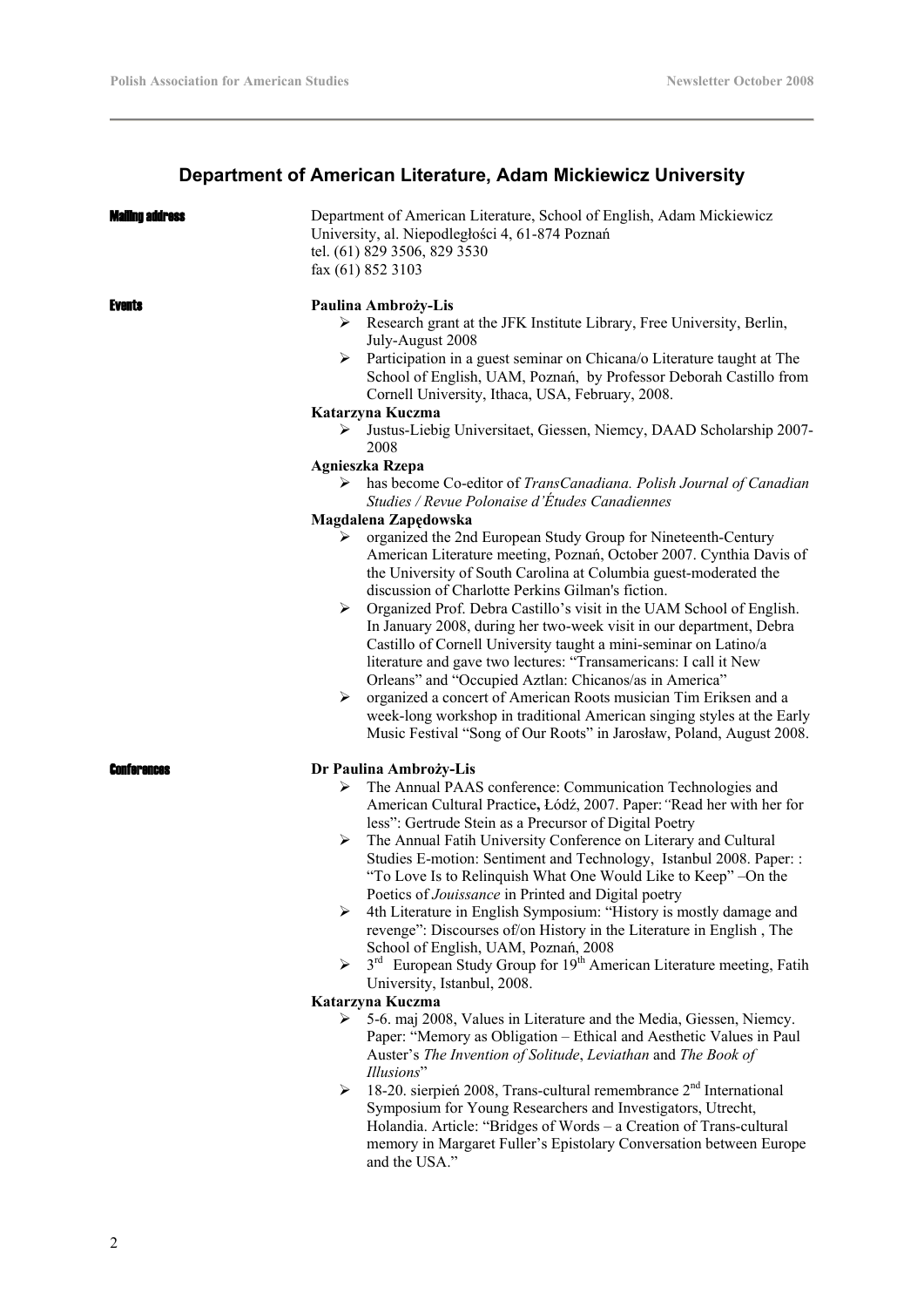J.

|              | Agnieszka Wróblewicz<br>E-motion: Sentiment and Technology (Istanbul, 16-17.05.2008). Paper:<br>"Curing a quixote: a study of Tabitha Tenney's treatment of<br>Cervantes's motif"                                                                                                                               |
|--------------|-----------------------------------------------------------------------------------------------------------------------------------------------------------------------------------------------------------------------------------------------------------------------------------------------------------------|
|              | <b>Agnieszka Rzepa</b>                                                                                                                                                                                                                                                                                          |
|              | "Canada Exposed" (ICCS-CIEC, University of Ottawa; Ottawa,<br>Canada; 27-29 May 2008); Paper: "Through the Arch and into the<br>Coyote Country: Noman and The Double Hook"                                                                                                                                      |
|              | Magdalena Zapędowska                                                                                                                                                                                                                                                                                            |
|              | 2nd European Study Group for Nineteenth-Century American<br>➤<br>Literature meeting, Poznań, October 2007. Paper, "The Literary Uses<br>of Emmanuel Levinas."<br>European Association for American Studies Conference, Oslo, May                                                                                |
|              | 2008. Paper: "Can life be a train of moods? Women, temper, and<br>individuation in Louisa May Alcott's Moods and Little Men."                                                                                                                                                                                   |
|              | Dr Paulina Ambroży-Lis                                                                                                                                                                                                                                                                                          |
|              | Masters of the American Short Story: Auxiliary seminar (M.A.<br>➤                                                                                                                                                                                                                                               |
|              | program)                                                                                                                                                                                                                                                                                                        |
|              | <b>Agnieszka Rzepa</b>                                                                                                                                                                                                                                                                                          |
|              | $\triangleright$ Canadian Literature in Transition (M.A. seminar)                                                                                                                                                                                                                                               |
|              |                                                                                                                                                                                                                                                                                                                 |
| Publications | Dr Paulina Ambroży-Lis                                                                                                                                                                                                                                                                                          |
|              | "When a Sycamore Becomes an Albino Giraffe - On the Tension<br>➤                                                                                                                                                                                                                                                |
|              | Between the Natural and the Artificial in Marianne Moore's 'The                                                                                                                                                                                                                                                 |
|              | Sycamore"'. In: Jadwiga Maszewska --Zbigniew Maszewski (eds.).                                                                                                                                                                                                                                                  |
|              | Walking on a Trail of Words: Essays in Honor of Professor Agnieszka                                                                                                                                                                                                                                             |
|              | Salska, Łódź: Wydawnictwo Uniwersytetu Łódzkiego, 2007, 165-175.                                                                                                                                                                                                                                                |
|              | Demon w okowach słodkiego porządku - O poezji miłosnej Edny St.<br>➤                                                                                                                                                                                                                                            |
|              | Vincent Millay." In: Aleksandrowicz-Pędich, L. -- Kamionowski, J.                                                                                                                                                                                                                                               |
|              | (eds.) O wiele więcej okien: O amerykańskiej poezji kobiecej.                                                                                                                                                                                                                                                   |
|              | Białystok: Wydawnictwo Uniwersytetu w Białymstoku, 2008, 11-31.                                                                                                                                                                                                                                                 |
|              | <b>Agnieszka Rzepa</b>                                                                                                                                                                                                                                                                                          |
|              | 2008. (with Tomasz Soroka) "PACS and Canadian Studies in Poland."<br>➤                                                                                                                                                                                                                                          |
|              | TransCanadiana. Polish Journal of Canadian Studies / Revue                                                                                                                                                                                                                                                      |
|              | Polonaise d'Études Canadiennes 1.9-17.                                                                                                                                                                                                                                                                          |
|              | 2008. (with Anna Branach-Kallas and Eugenia Sojka). "Introduction to<br>≻<br>Essays in Red and White / Essais en rouge et blanc." TransCanadiana.<br>Polish Journal of Canadian Studies / Revue Polonaise d'Études                                                                                              |
|              | Canadiennes 1. 21-26.                                                                                                                                                                                                                                                                                           |
|              | ➤<br>2008. Review of Eugenia Sojka (ed.), (De)Constructing Canadianness:<br>Myth of the Nation and Its Discontents. TransCanadiana. Polish<br>Journal of Canadian Studies / Revue Polonaise d'Études Canadiennes                                                                                                |
|              | 1.204-205.                                                                                                                                                                                                                                                                                                      |
|              | <b>Pawel Stachura</b>                                                                                                                                                                                                                                                                                           |
|              | "Slow Time and Cigars in Ego's Era: A Study of Gilded Age Social<br>⋗                                                                                                                                                                                                                                           |
|              | Utopias," in: Ilona Dobosiewicz and Jacek Gutorow (eds.), Community<br>and Nearness: Readings in English and American Literature and<br>Culture, Opole: Wydawnictwo Uniwersytetu Opolskiego, 2007.                                                                                                              |
|              | Magdalena Zapędowska                                                                                                                                                                                                                                                                                            |
|              | "Severed Heads and Beautiful Engines: The Springfield Republican,<br>➤<br>Sensationalism, and the Technological Sublime." Walking on a Trail of<br>Words: Essays in Honor of Agnieszka Salska. Ed. Jadwiga Maszewska<br>and Zbigniew Maszewski. Łódź: Wydawnictwo Uniwersytetu                                  |
|              | Łódzkiego, 2007. 77-89.<br>> "Rodzina a zmierzch kultury. O Pembroke Mary Wilkins Freeman."<br>[Family and a culture in decline: Mary Wilkins Freeman's Pembroke.]<br>Wielkie tematy literatury amerykańskiej. Vol. 4: Rodzina. Ed. Teresa<br>Pyzik. Katowice: Wydawnictwo Uniwersytetu Śląskiego, 2007. 31-42. |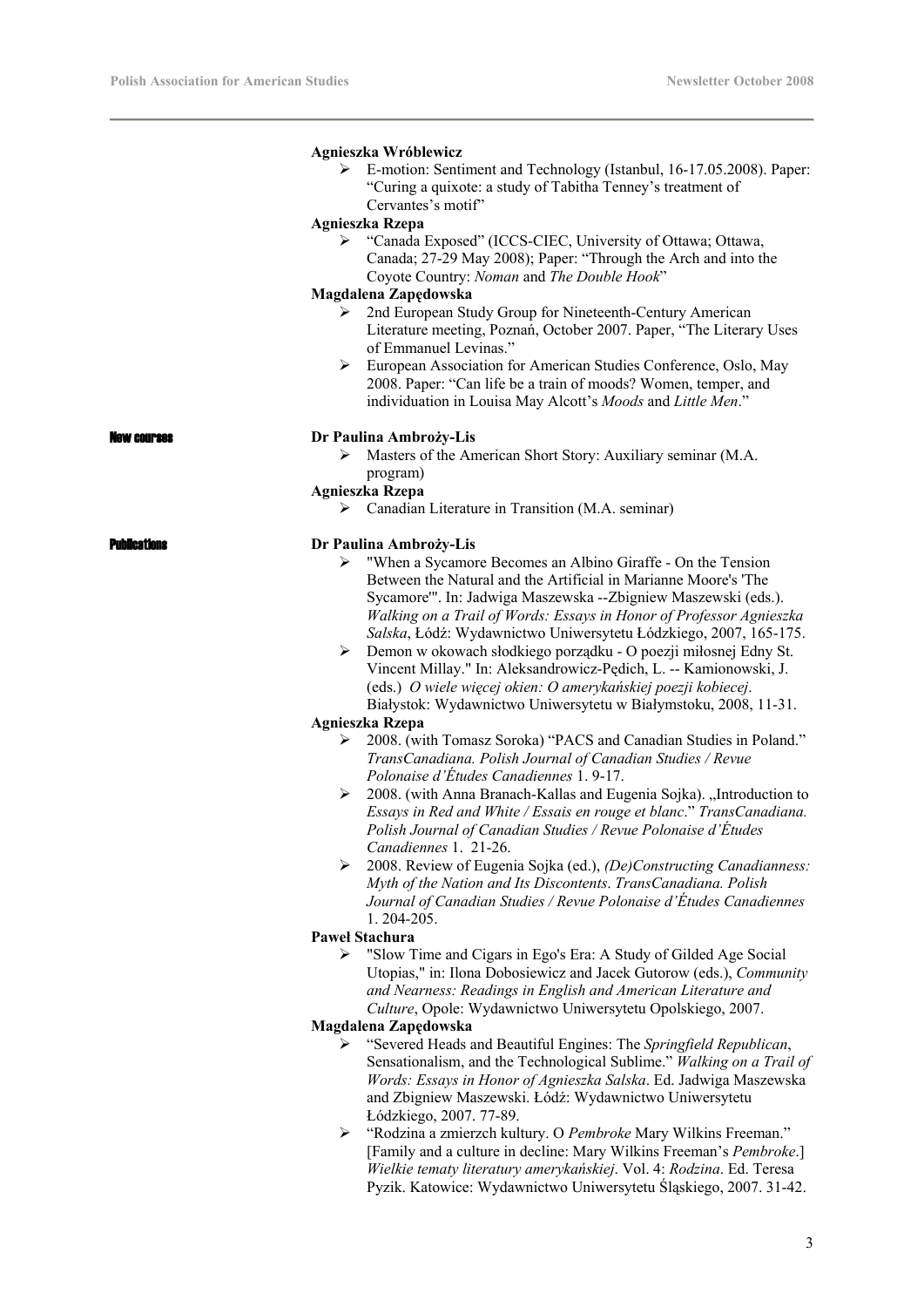¾ "What's in a Name? Language, Place, and the Real in the Amherst Writings of Noah Webster and Edward Hitchcock." *Roczniki Humanistyczne KUL* 54.5 (2006/2007). 237-53.

- **Guest lecturers**  $\rightarrow$  **Agnieszka Rzepa**: "Canadian Literature and Postcolonial Paradigms: Between a Marriage of Convenience and a Troubled Relationship" ; "The Canadian Day" (Symposium; 03 April 2008, Kalisz, Poland)
	- ¾ **Magdalena Zapędowska**: "'Unto the Whole how add': Dickinson and the Poetics of Delight," University at Buffalo, March 2008
	- ¾ On October 15, 2007, **Cynthia Davis** of the University of South Carolina at Columbia delivered a lecture on "'Books vs. Babies': Charlotte Perkins Gilman, The Public Sphere, and Postbellum American Women's Writing."

# **Department of American Literature & Culture, Catholic University of Lublin**

| <b>Maling address</b> | John Paul II Catholic University of Lublin, Department of American and British<br>Literature and Culture, Al. Racławickie 14; 20-950 Lublin,<br>Tel./fax. (081) 445-39-39 http://www.kul.lublin.pl/art 6784.html                                                                                                                                                                                                                                                                                                                                                                                                                                                                                                                                                                                                                                                                                                                                                                                                                                                                                  |
|-----------------------|---------------------------------------------------------------------------------------------------------------------------------------------------------------------------------------------------------------------------------------------------------------------------------------------------------------------------------------------------------------------------------------------------------------------------------------------------------------------------------------------------------------------------------------------------------------------------------------------------------------------------------------------------------------------------------------------------------------------------------------------------------------------------------------------------------------------------------------------------------------------------------------------------------------------------------------------------------------------------------------------------------------------------------------------------------------------------------------------------|
| <b>Events</b>         | 17 Dec. 2007 Prof. John Karaagac gave a lecture on American Foreign<br>$\bullet$<br>Policy. The lecture was organized by the Department of English John Paul<br>II Catholic University of Lublin in conjunction with the American<br>Embassy.<br>15 Feb, 2008. Baker Spring, F.M. Kirby Research Fellow in National<br>$\bullet$<br>Security Policy at the Heritage Foundation, gave a lecture on US ballistic<br>missile defense. The lecture was organized by the Department of English<br>John Paul II Catholic University of Lublin in conjunction with the<br>American Embassy.<br>17 March, 2008. Prof. Sascha Pöhlmann (Ludwig Maximilian<br>$\bullet$<br>University, Munich) gave a lecture on The Postnational Imagination in<br>Pynchon's 'Against the Day' (2006).<br>May, 2008: Professor Thomas Byers (University of Louisville) gave a<br>$\bullet$<br>lecture on "The Mysteries of Brockback Mountain."<br>16 June, 2008. Zofia Kolbuszewska gave a lecture on Thomas Pynchon's<br>$\bullet$<br>V. and (Neo)baroque at American Center at Ludwig Maximilian<br>University, Munich. |
|                       | Andrzej Antoszek<br>May 22-24, 2008, Bucharest, Romania. RAAS-Fulbright Conference,<br>The Sense of America: Histories into Text, held at the University of<br>Bucharest. Presentation: "Cultural (Mis)-Representations: African<br>American Culture<br>and its Local, (East-Central)<br>European<br>Appropriations."<br>Ewelina Bańka<br>November 7-9, 2007, Łódź, Poland. Annual PAAS Conference,<br>Communication Technologies and American Cultural Practice<br>organized by Warsaw University.                                                                                                                                                                                                                                                                                                                                                                                                                                                                                                                                                                                               |
|                       | <b>Krzysztof Flis</b>                                                                                                                                                                                                                                                                                                                                                                                                                                                                                                                                                                                                                                                                                                                                                                                                                                                                                                                                                                                                                                                                             |

• June 27-29, 2008 Pułtusk. *V Forum Studiów Zaawansowanych nad Stanami Zjednoczonymi im. Profesora Andrzeja Bartnickiego* organized by WSH in Pułtusk. Presentation: "Elections in the South Vietnam of 1955-1956: American Perspectives."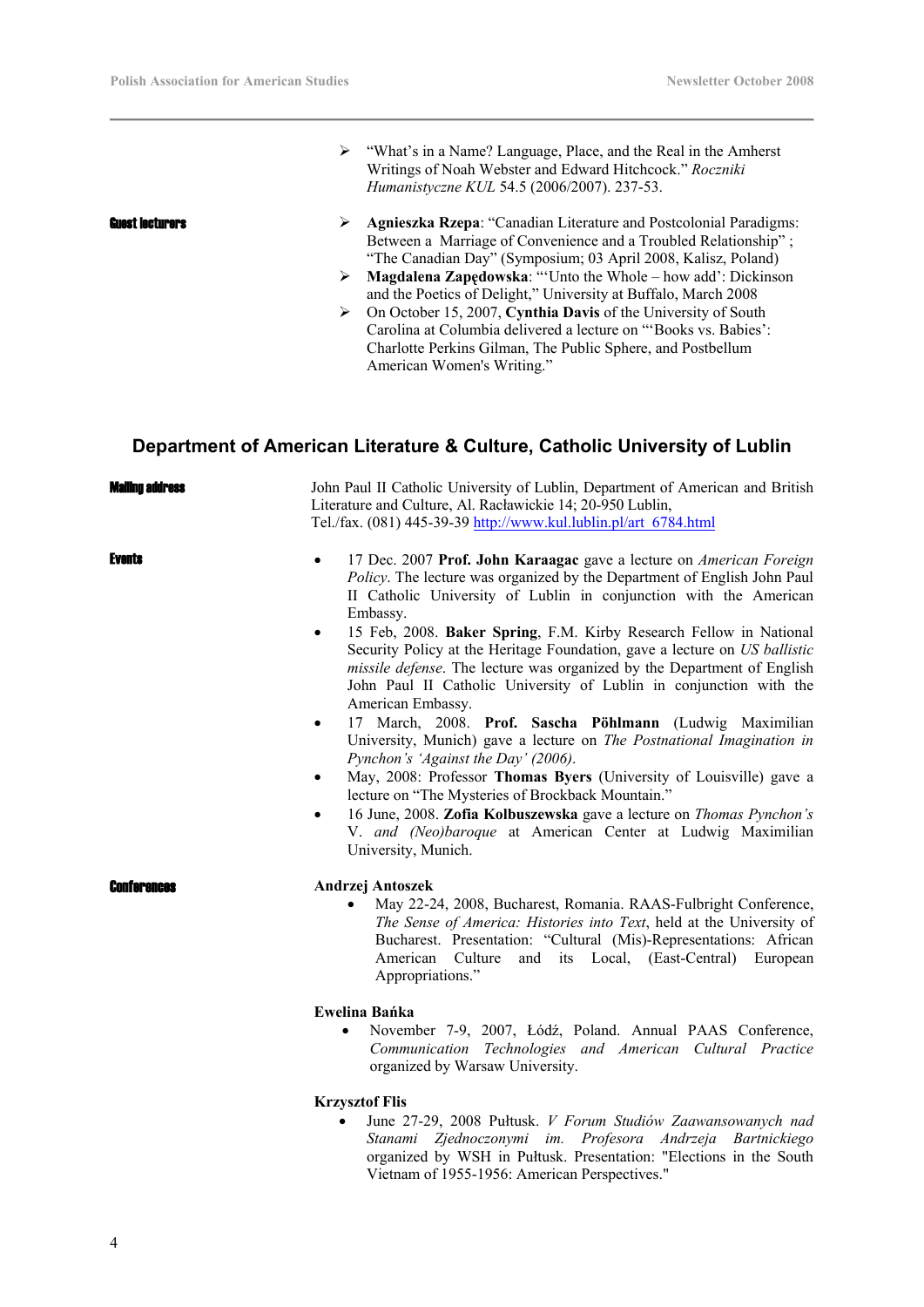## **Zofia Kolbuszewska**

• June 11-14, 2008**.** *International Pynchon Week***,** Ludwig Maximilian University, Munich. Presentation**:** "Heliography and Paramorphosis: Thomas Pynchon's DeLIGHTful Counter-Narratives"

# **Urszula Niewiadomska-Flis**

- December 4-5, 2007. Warsaw. *British and American Culture and Literature Conference* organized by Warsaw University, presentation: "Female Friendship and Narrations of Self-Discovery in Twentieth-Century Southern Women's Writing."
- September 7-10, 2008. Olomouc, Czech Republic. International Symposium of American Studies *America in Motion* organized by Palacky University, presentation: "Bonding and Moving on: Southern Female Companions in Motion (Pictures)."

# Publications **Andrzej Antoszek**

• "Podziemia Ameryki według Don DeLillo". *W kanonie prozy amerykańskiej. Od Nathaniela Hawthorne'a do Joyce Carol Oates*. Ed. Lucyna Aleksandrowicz-Pędich. Warszawa: Academica, 2007, pp. 166-177.

## **Krzysztof Flis**

- "Seth Jacobs, America's Miracle Man in Vietnam. Ngo Dinh Diem, Religion, Race, and U.S. Intervention in Southeast Asia," review, *Białostockie Teki Historyczne* 5/2007, p. 271-276.
- "Gen. Lawton Collins' Mission in *Trybuna Ludu*," *Białostockie Teki Historyczne* 5/2007, p. 181-198.

# **Zofia Kolbuszewska**

- "Pynchon, Kant, Lyotard, and the Sublime." *Approaches to Teaching Pynchon's* The Crying of Lot 49 *and Other Works*, ed. Thomas H. Schaub. New York: The Modern Language Association of America, 2008. 163-168.
- "Killing of the (Inner) Child, Auto-American-Biography and American Sublime in Joseph Heller's *Something Happened*." *Literary Childhoods: Growing Up in British and American Literature*, ed. Šárka Bubíková et al. Pardubice: Pavel Mervart & Pardubice Univerzita, 2008. 115-130.

# **Urszula Niewiadomska-Flis**

- "An Incestuous Form of Southern Closeness in Peter Taylor's 'Venus, Cupid, Folly and Time.'" *Community and Nearness: Readings in English and American Literature and Culture.* Ed. Ilona Dobosiewicz and Jacek Gutorow. Ople: Wydawnictwo Uniwersytetu Opolskiego, 2007, 101-112.
- "Changing Patterns of Southern Lady's Influence from the Old to the Contemporary South in Ellen Glasgow's and Walker Percy's oeuvre." *Roczniki Humanistyczne KUL* 54-55:5 (2007): 215-235.

- **New courses** 
<del></del><br> **Andrzej Antoszek**, Contemporary Black Identity
	- **Ewelina Bańka**, New Developments in Ethnic American Literature
	- **Marek Brola,** American Regional Literature
	- **Krzysztof Flis**  Current American themes (a course on American culture)
	- **Zofia Kolbuszewska,** The House and Home in American literature 18th- $20th$  c.
	- **Zofia Kolbuszewska,** Dark Tradition in American Literature
	- **Urszula Niewiadomska-Flis**, Southern Literature in black and white –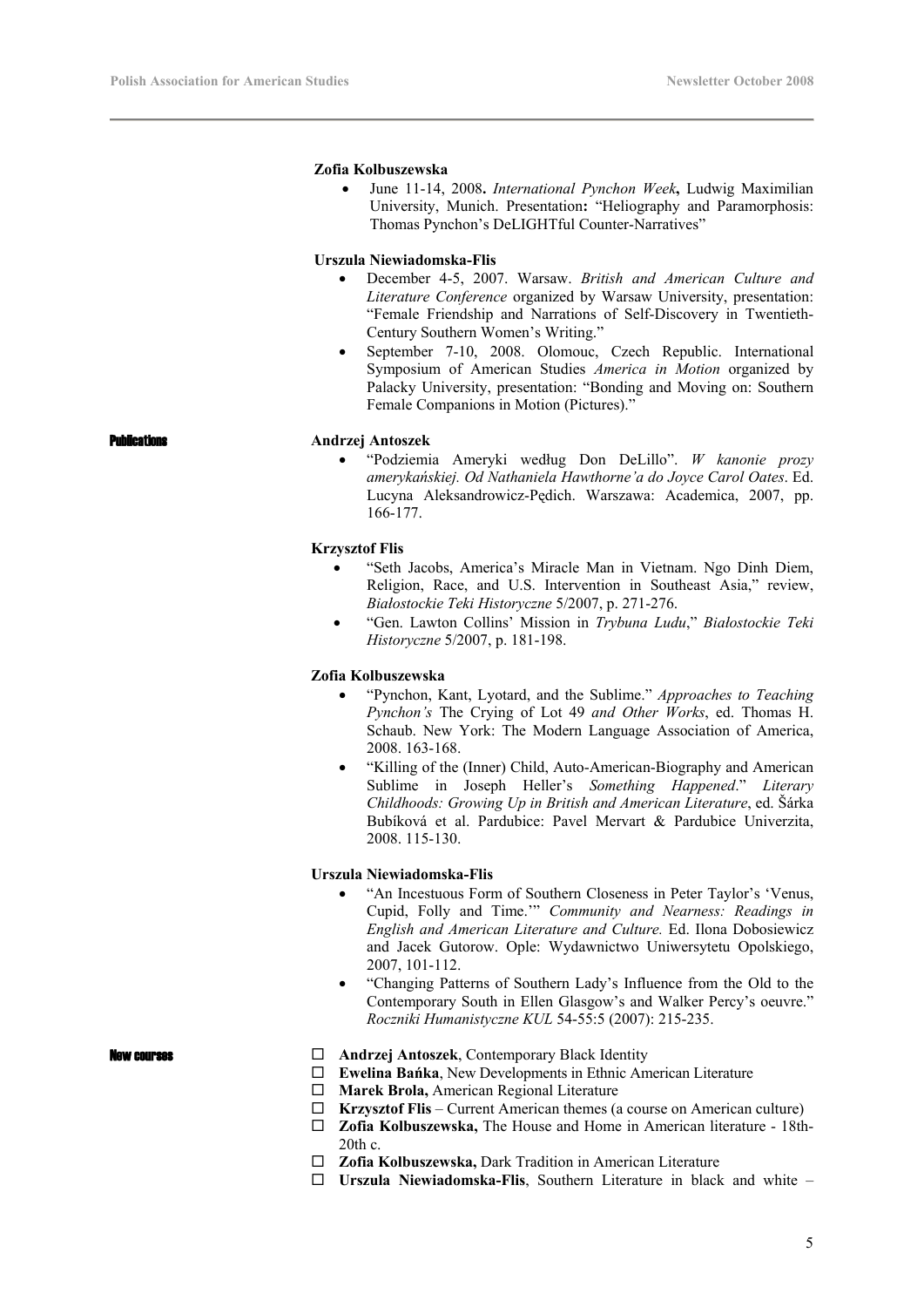Racial relations in the American South

| Grants                   |             | $\Box$ Ewelina Banka, September 2007 – a research stipend at John F. Kennedy<br>Institute for North American Studies Berlin, Germany. Research project:                                                                                                                                                                                           |
|--------------------------|-------------|---------------------------------------------------------------------------------------------------------------------------------------------------------------------------------------------------------------------------------------------------------------------------------------------------------------------------------------------------|
|                          |             | Identity and Urban Space in Contemporary Native American Literature.<br>$\Box$ Krzysztof Flis, February 2008 – a grant to conduct research for his PhD<br>dissertation at the Roosevelt Study Center, Middelburg, the Netherlands.                                                                                                                |
| iew staff                | ப           | Mateusz Liwiński – his MA thesis is: "Recognizing Patterns of Transition<br>into Posthumanism in William Gibson's Idory, All Tomorrow's Parties and<br>Pattern Recognition." Currently he researches theories and perceptions of<br>the body in various media representations like literature, TV, electronic art<br>projects and computer games. |
|                          | $\Box$      | <b>Kamil Rusilowicz</b> - his MA thesis is: "From Silence to Voice: Overcoming<br>Child's Alienation in Alice Walker's The Color Purple, Harper Lee's To Kill<br>a Mockingbird and Dorothy Allison's Bastard out of Carolina." Currently<br>he is researching for his PhD in the direction of space in postmodern<br>American fiction.            |
|                          | ш           | Ewa Partyka - her MA thesis is: "Local Varieties in Vampire<br>Representation." In her PhD dissertation she intends to compare the<br>growing awareness and the fear of the irreversibility of the humans bringing<br>upon themselves their own destruction, present in dystopian, catastrophic<br>and epidemic books and movies.                 |
|                          | ⊔           | Anita Pasik – her MA thesis is: "The significance of 'Their Eyes Were<br>Watching God' by Zora Neale Hurston for African American Women<br>Writers." Currently she is conducting her PhD research on contemporary<br>ethnic literature.                                                                                                           |
|                          |             | Department of American Literature & Culture & Department of American<br><b>Studies, Maria Curie-Sklodowska University</b>                                                                                                                                                                                                                         |
| amma angress             |             | Department of American Literature and Culture & Department of American<br>Studies, Maria Curie-Sklodowska University, Pl. Marii Curie-Sklodowskiej 4, 20-<br>031 Lublin, tel. +48 81 537 5389, fax: +48 81 537 5279, e-mail:<br>ptsazlka@klio.umcs.lublin.pl, http://amstud-lublin.edu.pl                                                         |
| <b>Events/Activities</b> | $\Box$      | Jerzy Durczak was a member of the nominating committee for the EAAS<br>Board                                                                                                                                                                                                                                                                      |
|                          | □<br>$\Box$ | Jerzy Durczak took part in the EAAS Board meeting in Oslo<br>As the EJAS literature and culture editor, <b>Pawel Frelik</b> took part in the<br>EAAS conference in Oslo.                                                                                                                                                                          |
|                          | ❏           | Jerzy Durczak was one of the three jurors of the American Studies<br>Network Book Prize                                                                                                                                                                                                                                                           |
|                          | □           | Jerzy Durczak lectured for young people as part of the activities of<br>Krajowy Fundusz na Rzecz Dzieci                                                                                                                                                                                                                                           |
|                          | □           | Edyta Frelik participated in the British and American and Literature<br>Conference, where she presented a paper on Thomas Hart Benton's<br>personal recovery of American history.                                                                                                                                                                 |
|                          | $\Box$      | Paweł Frelik was invited to join Editorial Boards for Extrapolation (U.S.)<br>and Journal of Gaming and Virtual Worlds (U.K.).                                                                                                                                                                                                                    |
| Conferences              |             | <b>Anna Bendrat</b>                                                                                                                                                                                                                                                                                                                               |
|                          | $\Box$      | 26 X 2007 VI Conference of Polish Rhetorical Society: Rhetoric and<br>Science; University of Warsaw; paper: "Retoryka a konstytuowanie się                                                                                                                                                                                                        |
|                          |             | komunikacji politycznej jako nauki na przykładzie Stanów Zjednoczonych"                                                                                                                                                                                                                                                                           |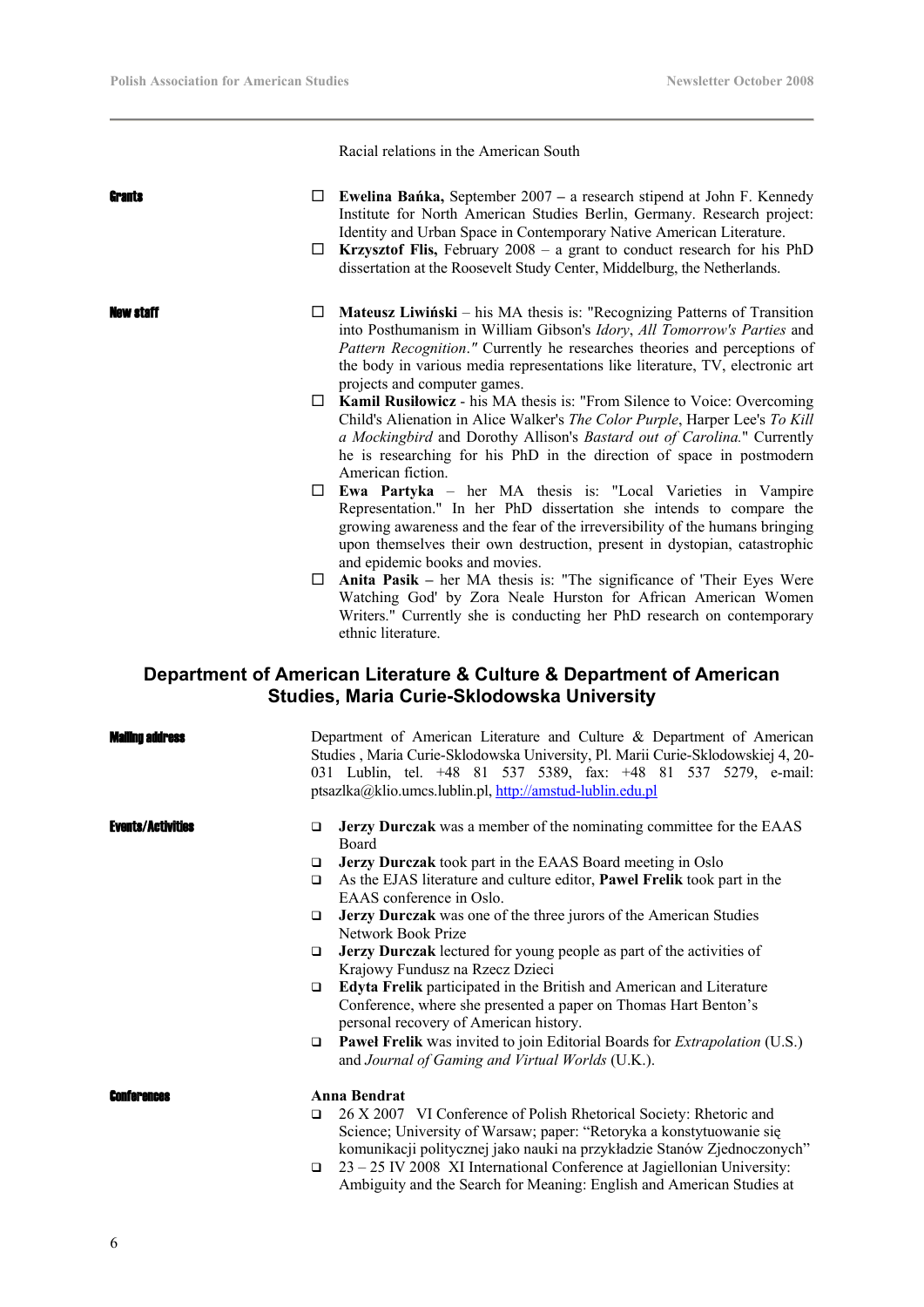the Beginning of the 21st Century; paper: "How to define rhetoric? The ambiguities of theory and practice in contemporary persuasive communication."

 9 – 12 V 2008 *European Association for American Studies* Conference in Oslo: "E Pluribus Unum" or "E Pluribus Plura"? paper: "There is sin and evil in the world." The representation of the enemy in presidential speeches: Ronald Reagan's "Evil Empire" and George W. Bush's "Axis of Evil."

# **Pawel Frelik**

- $\square$  Society for Literature, Science and the Arts, Portland, ME, November 2007.
- $\square$  Science Fiction Research Association conference Lawrence, KS, July 2008

# **Izabela Kimak**

- 7-9 November 2007, Łódź. PAAS Conference. *Communication Technologies and American Cultural Practice*. Paper: "Home calling / Calling home: women and telephony in the works of Chitra Banerjee Divakaruni and Amulya Malladi"
- 18-20 April 2008, Paris. Paris Graduate Conference in American Studies. Paper: "Behind the Bedroom Door: Conjugal Sexuality in South Asian American Literature"

- **Publications**  $\Box$  Jerzy Durczak "An Unsentimental Journey to Mexico: Richard Rodriguez's *Days of Obligation* (in) *Walking on a Trail of Words. Essays in Honor of Professor Agnieszka Salska*, ed. Jadwiga Maszewska and Zbigniew Maszewski (Łódź: Wydawnictwo Uniwersytetu Łódzkiego, 2007), 293-304.
	- Joanna Durczak "On the Transforming Energy's Side: T.C.Boyle's *A Friend of the Earth* (in) *Walking on a Trail of Words. Essays in Honor of Professor Agnieszka Salska*, ed. Jadwiga Maszewska and Zbigniew Maszewski (Łódź: Wydawnictwo Uniwersytetu Łódzkiego, 2007); 357-371.
	- Joanna Durczak rev. of Michaela Keck. *Walking in the Wilderness: The Peripatetic Tradition in Nineteenth-Century American Literature and Painting.* American Studies – A Monograph series. Vol. 134. Heidelberg: Universitätsverlag Winter, 2006., *Anglistik,* vol. 19 (1, 2008); 215-218.
	- Maciej Abramowicz, Joanna Durczak, eds. *Canadian Ghosts, Hopes, Values.* Wydawnictwo UMCS, 2008.
	- Izabela Kimak "The Importance of Being in Charge: Sexual Initiation and the Discourse of Power in Abha Dawesar's *Babyji*." *Probing the Problematics: Sex and Sexuality*. Marie-Luise Kohlke and Luisa Orza, eds. Oxford: InterDisciplinary Press, 2008.
	- Anna Bendrat: "Mending, Ending or Bending? A case of post-affirmative action in education in California," *Zeszyty Naukowe WSS-P*, tom 3, Wydawnictwo Akademickie Wyższej Szkoły Społeczno-Przyrodniczej im. Wincentego Pola w Lublinie, 2007, s. 217-232.
	- $\Box$  Anna Bendrat: "Retoryka a konstytuowanie się komunikacji politycznej jako nauki na przykładzie Stanów Zjednoczonych," *Forum Artis Rhetoricae*, Polskie Towarzystwo Retoryczne UW, 3-4 (10-11), sierpieńgrudzień 2007, s. 32-43.
	- Paweł Frelik "Definitely Shinola," rev. of *The Space Opera Renaissance*, by David G. Hartwell and Kathryn Kramer, *Science Fiction Studies* 102 (2007), 498-500.
	- Paweł Frelik Rev. of *Traversing Virtual Spaces. Body, Memory and Trauma in Cyberpunk*, by Martin Holz, *Arbeiten aus Anglistik und Amerikanistik* Band 32 (2007), Heft 2, 368-370.

- **New courses Courses** *Jerzy Durczak The West in Literature and Film* 
	- **Jerzy Durczak** Autobiographies of Jewish Immigrants
	- **Kevin Christianson**  Postmodern American Fiction
	- **Kevin Christianson**  Socially Conscious Writing in the U.S.
	- **Paweł Frelik** New Media and Digital Culture
	- **Paweł Frelik** From Science Fiction to New Gothic American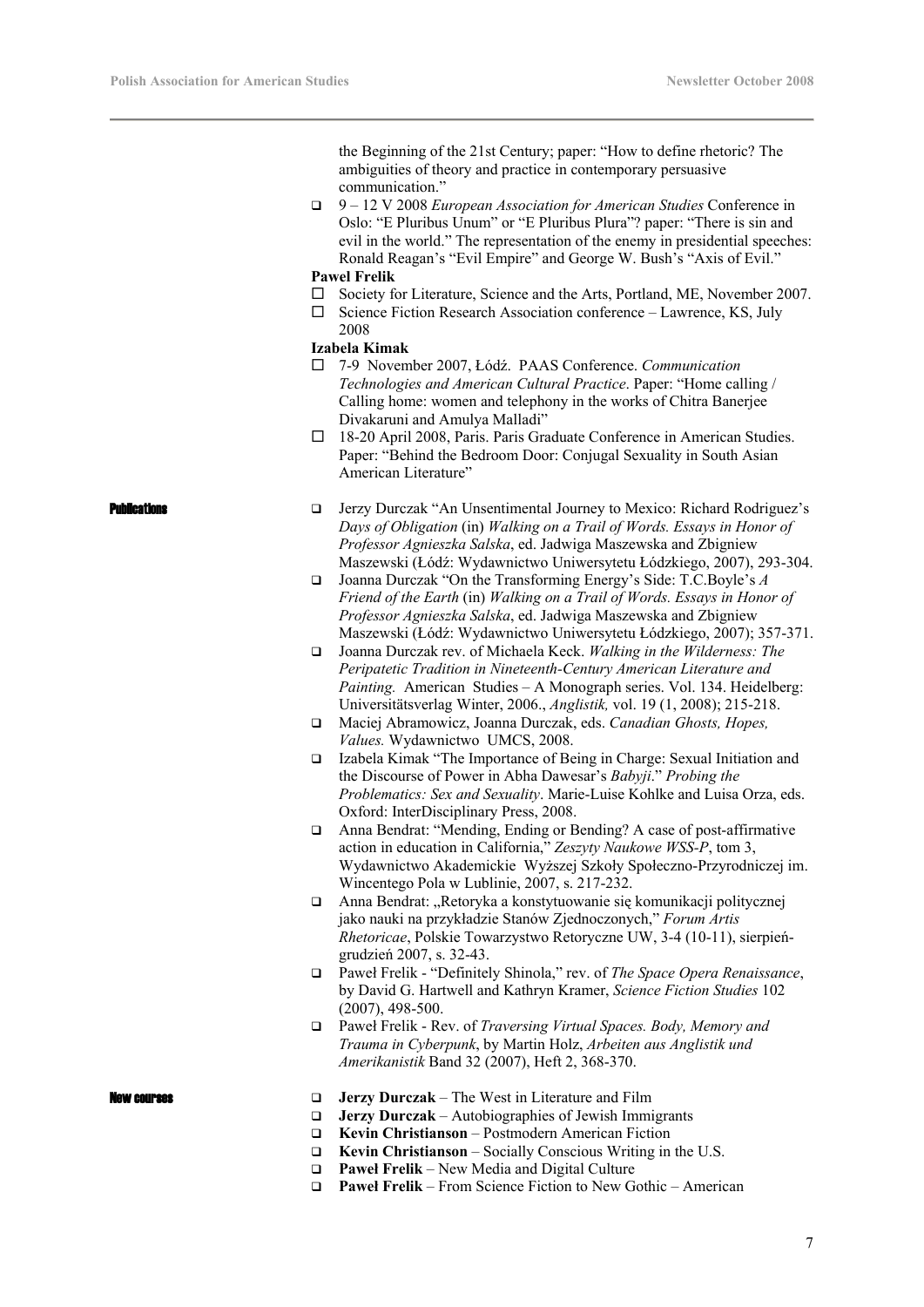|                        |             | Literatures of the Fantastic (taught at University of Joensuu)                                                                                                   |
|------------------------|-------------|------------------------------------------------------------------------------------------------------------------------------------------------------------------|
|                        | $\Box$      | <b>Joan Gordon</b> – Science fiction and the definitions of the human                                                                                            |
|                        | □           | <b>Joan Gordon</b> – Feminist science fiction                                                                                                                    |
|                        | □           | <b>Joan Gordon</b> – Animal studies and science fiction                                                                                                          |
| <b>Guest lecturers</b> | $\Box$      | Walter Michaels (University of Illinois) "The Trouble with Diversity: Model<br>Minorities and the Model Minority"                                                |
|                        | $\Box$      | Jennifer Ashton (University of Illinois) "American Poetry in the 21st<br>Century"                                                                                |
|                        | $\Box$      | Thomas Byers (University of Louisville) "Meandering With<br>Postmodernists"                                                                                      |
|                        | $\Box$      | Joan Burbick (Washington State University) "Gun Show Nation: Gun<br>Culture and American Democracy"                                                              |
|                        | $\Box$      | Michael Wilson (Capital College - Penn State Harrisburg) "Pre-War Jewish"<br>Poland (Mostly) in Recent American and Canadian Fiction"                            |
|                        | $\Box$      | Roy Goldblatt (University of Joensuu) "Jewish-American Fiction" (a<br>course)                                                                                    |
| <b>New faculty</b>     | ▫<br>$\Box$ | Joan Gordon – Fulbright Distinguished Chair<br>Aleksandra Bubiło, Magdalena Jung, and Beata Marczyńska-Fedorowicz<br>joined the departments as doctoral students |

# **Department of American Literature & Culture, University of Łódź**

| <b>Malling address</b>   | American Literature & Culture Department, University of Łódź,<br>Al. Kościuszki 65, 90-514 Łódź, fax: 48 42 366337                                                                                                                                                                                                                                                                                                                                                                                                                              |
|--------------------------|-------------------------------------------------------------------------------------------------------------------------------------------------------------------------------------------------------------------------------------------------------------------------------------------------------------------------------------------------------------------------------------------------------------------------------------------------------------------------------------------------------------------------------------------------|
| <b>Events/Activities</b> | Dr Kacper Bartczak, March – June 2008: Kościuszko Foundation<br>$\Box$<br>Scholarship at Florida Atlantic University; research with the pragmatist<br>philosopher Richard Shusterman                                                                                                                                                                                                                                                                                                                                                            |
|                          | Dr Kacper Bartczak, Grudzień 2007, juror in the Jacek Bieriezin poetry<br>$\Box$<br>competition in Łodzi                                                                                                                                                                                                                                                                                                                                                                                                                                        |
|                          | Dr Kacper Bartczak, Poems published in Studium and Arkadia<br>$\Box$                                                                                                                                                                                                                                                                                                                                                                                                                                                                            |
|                          | Dr Grzegorz Kość, Fulbright Scholarship at the University of Chicago,<br>$\Box$<br>2008, working with Robert von Halberg                                                                                                                                                                                                                                                                                                                                                                                                                        |
|                          | Dr Małgorzata Myk spent the academic year 2007/2008 at the Department<br>$\Box$<br>of English, University of Maine, Orono. She was working at the National<br>Poetry Foundation as an Editorial Assistant of the journal Paideuma:<br>Studies in American and British Modernist Poetry                                                                                                                                                                                                                                                          |
|                          | Organization of the annual Polish Association for American Studies<br>$\Box$<br>(PAAS) conference conference "Communication Technologies and<br>American Cultural Practice," Łódź, November 2007                                                                                                                                                                                                                                                                                                                                                |
| <b>Conterences</b>       | Prof Agnieszka Salska, paper entitled "Nowojorskie spotkania Jana<br>$\Box$<br>Lechonia z Williamem Faulknerem" at a conference "Dialog<br>międzykulturowy w (o) literaturze polskiej," University of Szczecin,<br>October 2007 and its English version "Strangers in New York. Jan<br>Lechoń's Encounters with William Faulkner," 17 <sup>th</sup> International Conference<br>of Bielorussian Association for American Studies "Interaction between the<br>Slavonic and Anglo-American World, Minsk State Linguistic University,<br>May 2008. |
|                          | Dr Kacper Bartczak, Between Politics and Aesthetics: Richard<br>$\Box$<br>Shusterman's Pragmatism, University of Lower Silesia and the University<br>of Wrocław, Wrocław, 8 Marca 2008; paper: "Self Creation in Rorty,<br>Shusterman, Ashbery."                                                                                                                                                                                                                                                                                                |
|                          | Dr Kacper Bartczak, "Human Nature and Self: Pragmatist Theory from<br>□                                                                                                                                                                                                                                                                                                                                                                                                                                                                         |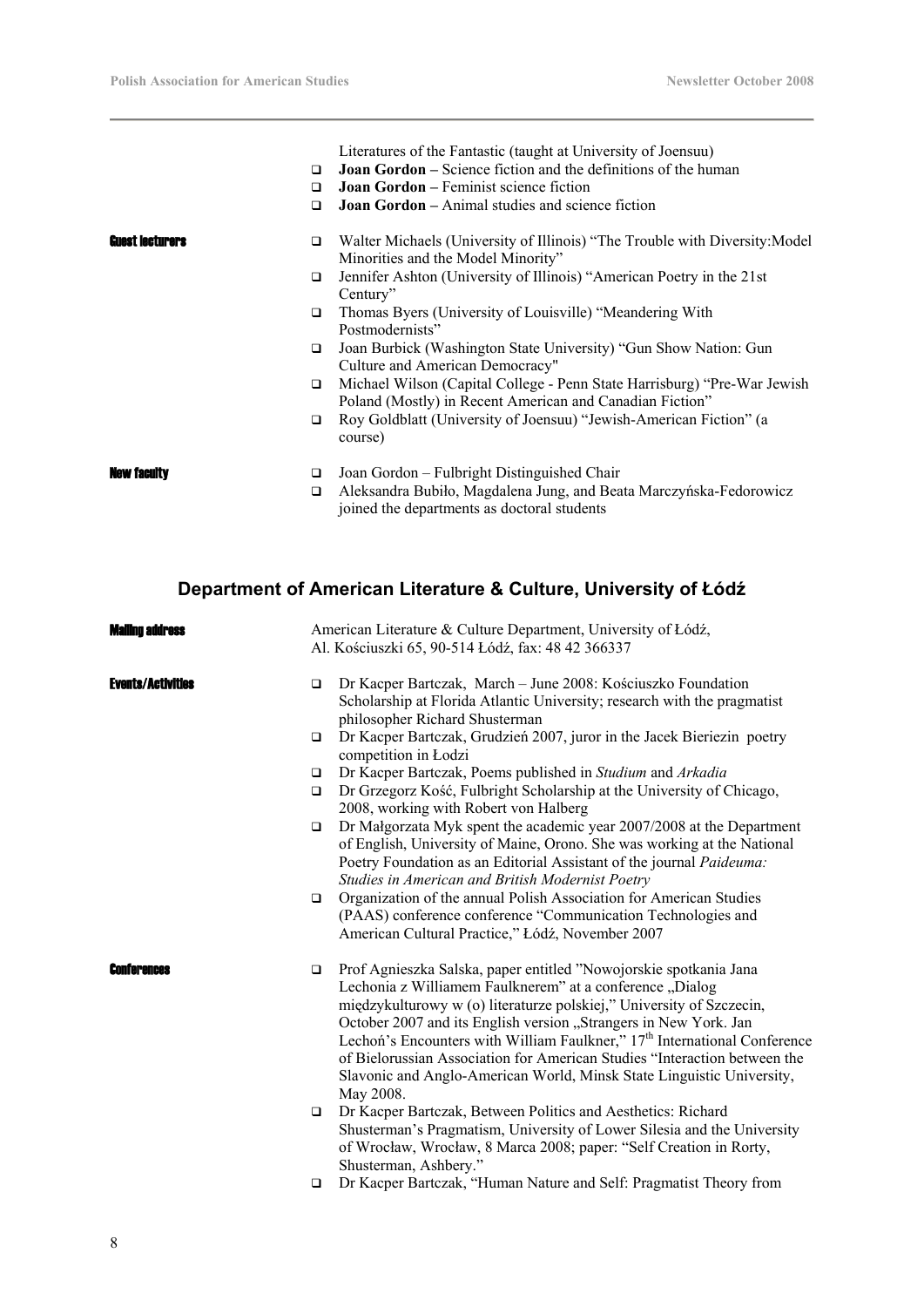European Perspective," Boca Raton, Florida, March 20, 2008 (guest lecture)

- **Dr Kacper Bartczak, Translatlantic Encounters: American Studies in the 21st** Century; paper "Rorty v. Shusterman: pragmatic aesthetics in Reading Literature"
- Krzysztof Majer, MA, April 2008 Canadian Day at Adam Mickiewicz University, Kalisz (Krzysztof Majer, "Fragile Tradition, Uncomfortable Memory, Impossible Justice: Leonard Cohen and Mordecai Richler as Jewish Writers")
- Krzysztof Majer, MA, November 2007 Polish Association for American Studies (PAAS) conference "Communication Technologies and American Cultural Practice", Łódź (co-organization)
- Krzysztof Majer, MA, April 2008 Canadian Day at Adam Mickiewicz University, Kalisz (Krzysztof Majer, "Fragile Tradition, Uncomfortable Memory, Impossible Justice: Leonard Cohen and Mordecai Richler as Jewish Writers")
- Dr Małgorzata Myk, April 25-6 2008, the Graduate Symposium at the English Department, University of Maine, Orono, paper entitled "Roland Barthes's Infinite Conversation with Maurice Blanchot (and Beyond)"
- Dr Małgorzata Myk, June 11-15 2008, "The Poetry of the 1970s" conference organized by the National Poetry Foundation, University of Maine, Orono, paper entitled "Toward a Poetics of the Embodied Outside: Nomadism and Corporeality in Nicole Brossard's "Mécanique Jongleuse""
- Dr Alicja Piechucka, November 2007, Polish Association for American Studies (PAAS) conference, paper entitled "Transgeneric Tendencies and Multimedial Genres in T. S. Eliot's Poetry"
- Dr Richard Profozich, November 2007, Polish Association for American Studies (PAAS) conference, paper entitled "New Media: Internet Effects on American News Reporting"
- 
- **Publications Dr Kacper Bartczak, "Końce kodowania: Andrzej Sosnowski i John** Ashbery", w *Dialog międzykulturowy w (o) literaturze polskiej,* red. Marta Skwara, Katarzyna Krasoń, Jerzy Kazimierski, Szczecin: Wydawnictwo Uniwersytetu Szczecińskiego, 2008
	- $\Box$  Dr Kacper Bartczak, "Drugie wyjście", review of Krzysztof Siwczyk's poetry volume *Centrum likwidacji szkód*, *Tygodnik Powszechny,* 20 lipca 2008, nr 29, str. 32
	- $\Box$  Dr Kacper Bartczak, "Gdzie pracuje tłumacz", review of the anthology *Pisarze polscy o sztuce przekładu 1440—2005.* red. Edward Balcerzan i Ewa Rajewska, *Literatura na Świecie,* nr 5-6/2008, str. 390-393
	- $\Box$  Dr Kacper Bartczak, "Przeciw korozji" interview with Przemek Owczarek, a Łódź poet and winner of the 2006 Jacek Bieriezin prize, A*rterie: nieregularnik mŁodzi literackiej przy Stowarzyszeniu Pisarzy Polskich,* nr 1, grudzień (2007)
	- Krzysztof Majer, MA "'We Want Moshiach Now': A Religious Perspective on Two Novels by Mordecai Richler". Maciej Abramowicz, Joanna Durczak. *Canadian Ghosts, Hopes and Values / Rémanences, espérances et valeurs canadiennes.* Lublin: Wydawnictwo Uniwersytetu Marie Curie-Skłodowskiej, 2008.
	- □ Dr Alicja Piechucka, "Palimpset z Eliota" translation review, *Tygiel Kultury*, 207-210, 2008
	- $\Box$  Prof Agnieszka Salska, "Nowojorskie spotkania Jana Lechonia z Williamem Faulknerem" in eds. Marta Skwara, Katarzyna Krasoń i Jerzy Kazimierski, *Dialog międzykulturowy w(o) literaturze polskiej,* Szczecin: Wydawnictwo Naukowe Uniwersytetu Szczecińskiego, 2008

- New courses Prof Agnieszka Salska, "American Writer and Cultural Change: 1865- 1914"(MA seminar)
	- Dr Alicja Piechucka, "European influences on American Painting"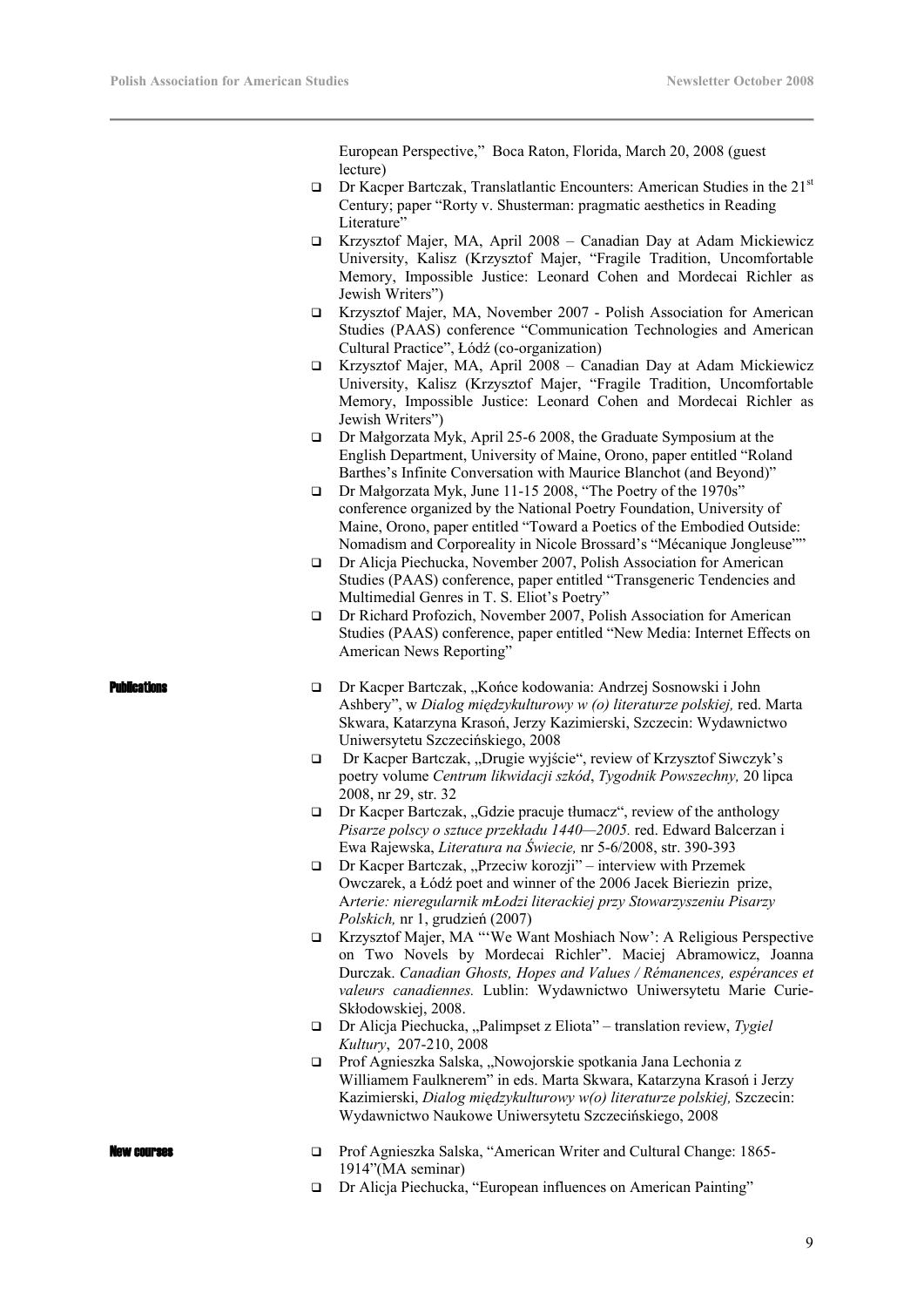| $\Box$                      | Dr Richard Profozich, "Multiculturalism in America. The Social<br>Construction of Race, Class, Gender, Sexuality in Contemporary America"                                            |
|-----------------------------|--------------------------------------------------------------------------------------------------------------------------------------------------------------------------------------|
| □                           | Dr Richard Profozich, "The Religious Right and its Manifestations in<br>American Culture"                                                                                            |
| □                           | Dr Richard Profozich, "How TV Portrays American Culture. TV as an<br>Instrument of Social Change, Transmitting Images and Values that<br>Influence American Attitudes and Behaviors" |
| <b>Guest lecturers</b><br>□ | Dr Kacper Bartczak, Guest lecture at the conference: "Human Nature and<br>Self: Pragmatist Theory from European Perspective," Boca Raton, Florida,<br>March 20, 2008                 |
| $\Box$                      | Dr Tim Kaposy, University of Bonn, "Ronald Reagan Figures in<br>Contemporary Feature Film and its US-American Political History"                                                     |
| □                           | Dr Tim Kaposy, "Walter Benjamin's Writings on Childhood"                                                                                                                             |
| □                           | Dr Matthew Wilson, Distinguished Fulbright Scholar, Penn State University                                                                                                            |
| <b>New faculty</b><br>□     | Dr Małgorzata Myk                                                                                                                                                                    |
| □                           | Mark Tardi, MA, a visiting Fulbright scholar, writer, editor, translator                                                                                                             |
| $\Box$                      | Dr Linda Rhodes, a sociologist with special interests in emigration and<br>women studies                                                                                             |

# **Department of American Studies & Mass Media, University of Łódź**

| Mailinn address          | Department of American Studies and Mass Media, Faculty of International and<br>Political Studies, University of Łódź, ul. Składowa 41/43, 90-127 Łódź<br>Phone: (48 42) 635 42 54, Fax: (48 42) 635 42 60,<br>Email: specamer@uni.lodz.pl<br>Important!<br>Since October 2008 the new name of the department is The Department of<br><b>Transatlantic and Media Studies (TSM).</b>                                                                                                                                                                                                                                                                                                                                                                                                                                                                                                                                                                                                                                                                                                                                                                                                                                                                                                                                                                                                                                                                                                                                                                                                                                                                                                                                                                                                                                                                                                                                                      |
|--------------------------|-----------------------------------------------------------------------------------------------------------------------------------------------------------------------------------------------------------------------------------------------------------------------------------------------------------------------------------------------------------------------------------------------------------------------------------------------------------------------------------------------------------------------------------------------------------------------------------------------------------------------------------------------------------------------------------------------------------------------------------------------------------------------------------------------------------------------------------------------------------------------------------------------------------------------------------------------------------------------------------------------------------------------------------------------------------------------------------------------------------------------------------------------------------------------------------------------------------------------------------------------------------------------------------------------------------------------------------------------------------------------------------------------------------------------------------------------------------------------------------------------------------------------------------------------------------------------------------------------------------------------------------------------------------------------------------------------------------------------------------------------------------------------------------------------------------------------------------------------------------------------------------------------------------------------------------------|
| <b>Events/Activities</b> | Department of American Studies and Mass Media organized the international<br>conference "Transatlantic Encounters: American Studies in the 21 <sup>st</sup><br>Century" (Lodz, September 27 -30, 2008). The event was sponsored by the<br>American Embassy in Warsaw, Lodz City Council and the Faculty of<br>International and Political Studies, University of Lodz. It gathered over 90<br>participants from all over the world and offered a forum for discussing issues<br>related to American Studies as seen from the transatlantic and interdisciplinary<br>perspectives. The plenary lectures were delivered by:<br>Paula S. Fass, University of California at Berkeley, US, "Children at<br>$\bullet$<br>the Edges of History: Confronting the New World."<br>Alfred Hornung, University of Mainz, Germany, "The Emergence of<br>Transnational American Studies from Ground Zero."<br>Zbigniew Lewicki, Warsaw University, Poland, "East is East, and<br>$\bullet$<br>West is West, and Never the Twain Shall Meet: Or Will They?"<br>The conference commemorated the $15th$ anniversary of the Department of<br>American Studies and Mass Media, which was founded by Elibieta and<br>Wiesław Oleksy in 1993. The conference was dedicated to the memory of dr.<br>Mateusz Oleksy, their son and only child. Mateusz organized one of the<br>sessions of the conference entitled American Philosophical Pragmatism<br>Forum. On July 23, 2008 Mateusz fell off the Chan Tengri glacier in Kirgizia.<br>His body has not been recovered. Before setting off for this expedition he had<br>just completed his habilitacja, a 360-page manuscript on Charles Peirce, the<br>father of American Philosophical Pragmatism, entitled: Realism and<br>Individualism. Charles S. Peirce and the Threat of Modern Nominalism.<br>Mateusz was Senior Fulbright Scholar at the University of California at Berkley<br>$(2002 - 2003)$ . |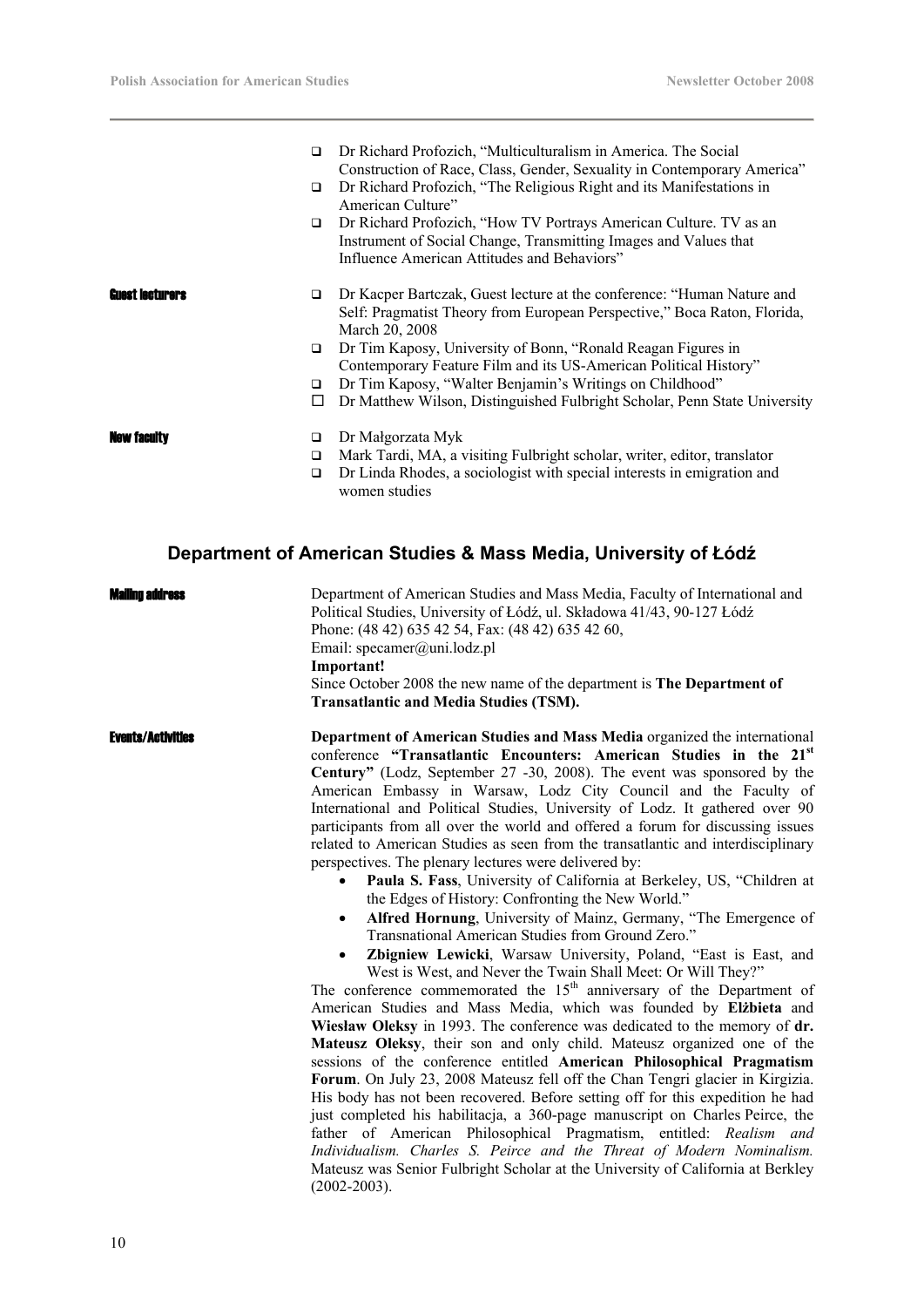# **Other events and activities:**

- **Elżbieta H. Oleksy** has served as an expert and evaluator of the  $6<sup>th</sup>$ Framework Programme and the  $7<sup>th</sup>$  Framework Programme of the European Commission in Brussels.
- **Elżbieta H. Oleksy** was invited to become a member of the Optimising Research Programmes and Priorities Group within the DG Research ERA Expert Group.
- **Paulina Matera** spent 3 months at the American University Washington D.C. as the Kościuszko Foundation Fellow (November 2007 - January 2008).

In March 2006 **Koło Naukowe Amerykanistów (KNA)** resumed its activities. Some of the KNA initiatives include:

- 1. participation of **Anna Rożycka and Marta Oczkowska** in the conference "Konstytucja Stanów Zjednoczonych Ameryki. Reminiscencje w 220 rocznicę uchwalenia" (University of Lodz, October 18-20, 2007), where they had a presentation "Prawa człowieka w Konstytucji amerykańskiej."
- 2. the organization of a thematic meeting with **prof. David LaFrance** about relations between US and Canada (April 2008),
- 3. the organization of a meeting with an American marine **Peter Stapor** (May 16, 2008),
- 4. the organization of an exhibition at the Faculty of International and Political Studies, University of Lodz, dedicated to the 5th anniversary of Polish presence in Iraq (March 2008),
- 5. the co-organization (with American Corner) of a meeting with **Christopher Snipes**, the American Embassy Press Attaché, about presidential elections in the USA (7 May, 2008).

**Conferences Example 20** During the international conference **"Transatlantic Encounters: American Studies in the 21st Century"** (University of Lodz, September 27-30, 2008) the following ASM faculty delivered their papers:

- **Patrycja Chudzicka** "Culture Matters: Filmic Representations of Women Leaders in Poland and the United States of America."
- **Elżbieta Durys** "The Context of the Emerge of Cop Cinema in the U.S. at the Beginning of the 1970s."
- **Dorota Golańska** "Reshaping the Technological Frontier: Becoming-Virtual in David Cronenberg's eXistenZ."
- **Magdalena Marczuk-Karbownik**  "British-American Negotiations in Ghent in 1814 and Their European Context."
- **Agnieszka Krukowska**  "Is American Nation Dead?"
- **Paulina Matera** "The Premises of US Policy towards Western Europe at the Beginning of Richard M. Nixon's Presidency."
- **Stanisław Obirek**  "The Beginning of Catholic Higher Education in the USA: The Case of Byelorussian Jesuits."
- **Aleksandra Różalska** "Being Black, Latino or Asian in the White Middle-class Wisteria Lane. Gender and Ethnicity in Desperate Housewives."
- **Marek Wojtaszek**  "Deterritorializing the Frontier. *Brokeback Mountain,*  Incorporeal Affectivity and Becoming-Love."
- **Grażyna Zygadło**  "Cultural Representations of the US-Mexico Border."

# **Other conferences:**

 **Elżbieta Durys** took part in the International Conference "Media–Kultura– Edukacja. Na pograniczu narodów i kultur: tradycje – doświadczenia –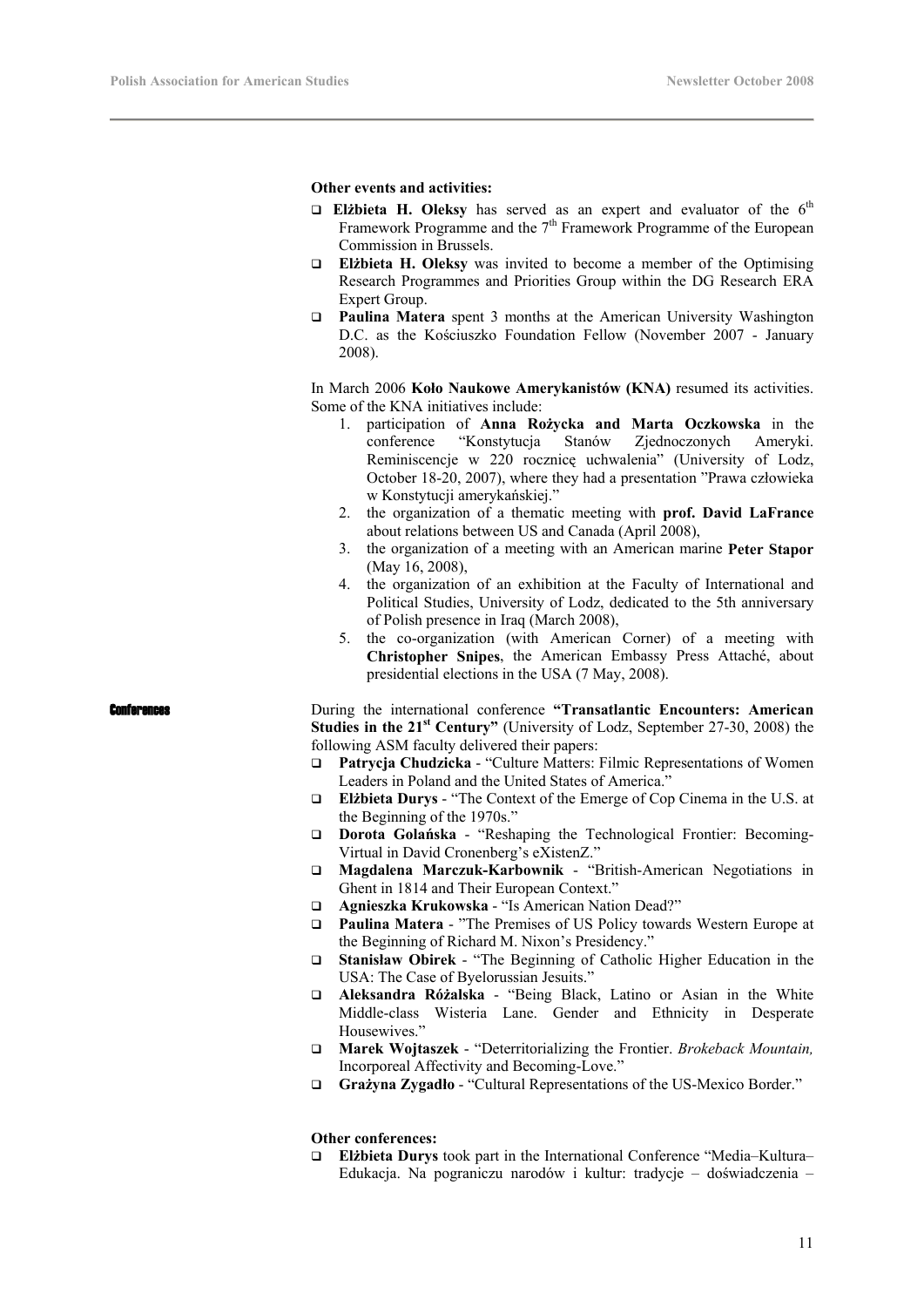perspektywy," organized by the Institute of Pedagogy, Rzeszów University (Rzeszów, October 8-10, 2007), where she presented a paper "Western a przemiany w społeczeństwie amerykańskim a latach 70. XX wieku."

- **Elżbieta Durys** participated in the national academic seminar "(Kon)teksty kultury medialnej: Analizy i interpretacje," organized by the Faculty of Social Sciences and Arts, University of Warmia and Mazury in Olsztyn (Olsztyn, October 25-26, 2007), where she presented a paper "Wątek mediów w paranoicznych filmach spiskowych w kinie amerykańskim lat 70. XX wieku."
- **Elżbieta Durys** took part in the annual international PAAS Conference "Communication Technologies and American Cultural Practice," organized by University of Lodz (Lodz, November 7-10, 2007), where she presented a paper on "«Incoherent Narrative, Jagged Technique, Disturbing Intensity of Emotions…» The Case of John Cassavetes."
- **Dorota Golańska** participated in the international PAAS Conference "Communication Technologies and American Cultural Practice," organized by University of Lodz (Lodz, November 7-10, 2007), where she presented a paper on "Technological 'Other' and Reconceptualization of Difference. Posthumanism in American Cinematic SF."
- **Dorota Golańska** took part in 2008 Joint Conference of the National Popular Culture and American Culture Associations (San Francisco, March 19-22, 2008), where she presented a paper "Intimate Citizenship: the Intersection of Gender and Nationalism in the Context of Poland's Accession to the EU."
- **Magdalena Marczuk-Karbownik** participated in the conference "Konstytucja Stanów Zjednoczonych Ameryki. Reminiscencje w 220 rocznicę uchwalenia" (University of Lodz, October 18-20, 2007), where she presented a paper "Konwencja w Hartford – nieudana próba zmiany Konstytucji Stanów Zjednoczonych."
- **Magdalena Marczuk-Karbownik** took part in XVI Ogólnopolski Zjazd Historyków Studentów (Jagiellonian University, April 16-20, 2008), where she presented a paper "Udział Henry'ego Claya w amerykańsko-brytyjskich rozmowach pokojowych w Gandawie w 1814 roku."
- **Agnieszka Krukowska** took part in the conference "Quo Vadis America?" organized by Collegium Civitas and American Studies Center, Warsaw University (Warsaw, December 8-9 2007), where she delivered a paper "In Search for an American. An American National Identity at the Turn of the 21<sup>st</sup> Century."
- **Agnieszka Krukowska** also took part in the conference "American Ethnicity: Rethinking Old Issues, Asking New Questions" organized by the Jagiellonian University (Krakow, May 19-20, 2008).
- **Elżbieta H. Oleksy** gave a plenary lecture "Challenges Facing Universities in Recent Member States of the European Union" at the High Level Conference organized by The European Commission Directorate General for Research and the Portuguese Presidency (Lisbon, Portugal, October 2007).
- **Elżbieta H. Oleksy** chaired a panel "Diverse Technologies, Technological Diversity: Representations of American Cultural Practices," during PAAS Conference "Communication Technologies and American Cultural Practice," organized by University of Lodz (Lodz, November 7-10, 2007).
- **Wiesław Oleksy** participated in the business meeting of the International Committee of the American Studies Association (he's been member of the IC since 2005) and coordinated the IC's TALKSHOP during the ASA Annual Meeting in Philadelphia (October 9-16, 2007).
- **Aleksandra Różalska** participated in a conference *"*(Kon)teksty kultury medialnej. Analizy i interpretacje," organized by Uniwersytet Warmińsko-Mazurski (Olsztyn, October 2007), where she delivered a paper "Syndrom wrogiego świata: etniczny Inny w amerykańskich wiadomościach telewizyjnych."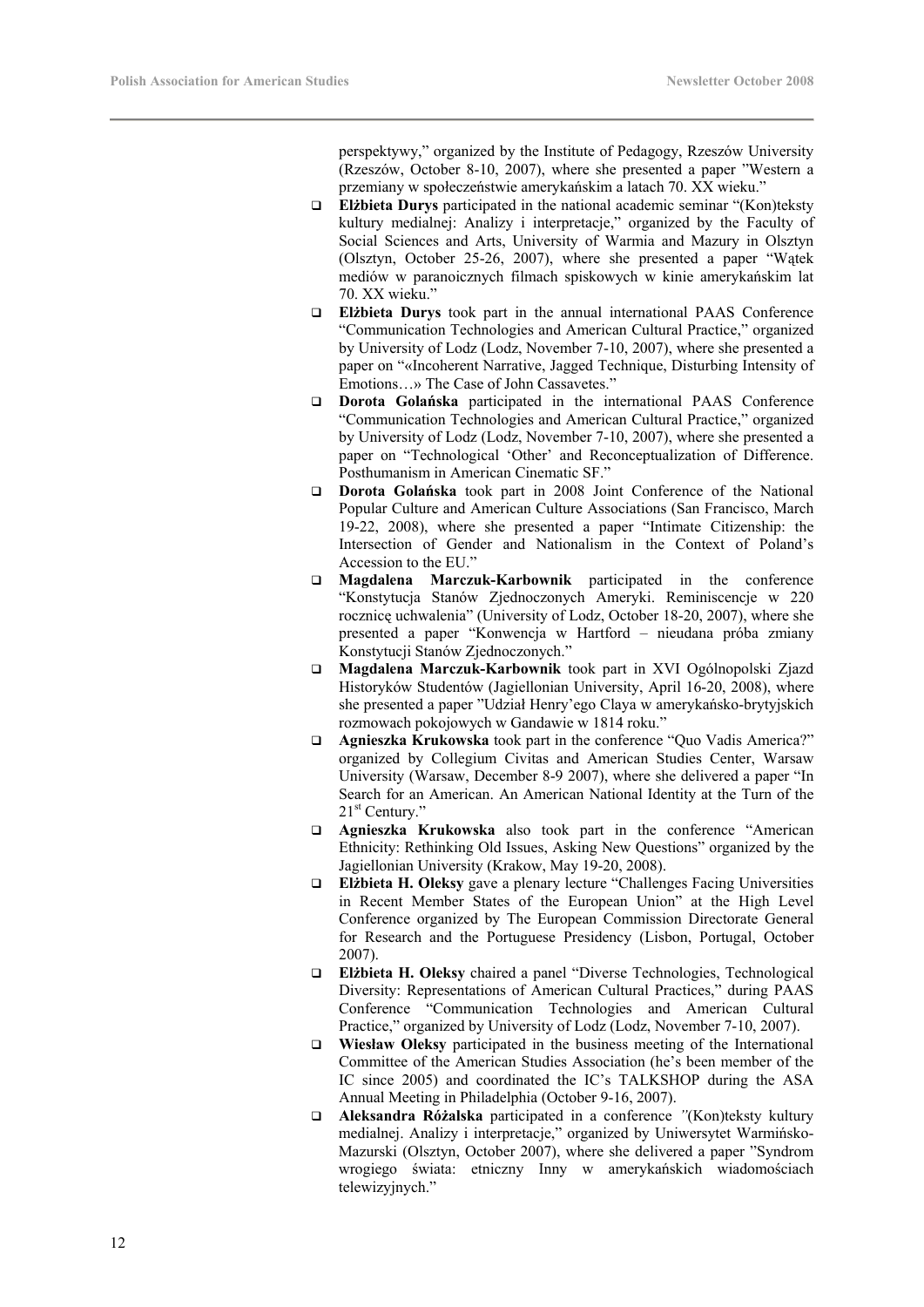- **Aleksandra Różalska** participated in PAAS Conference "Communication Technologies and American Cultural Practice," organized by University of Lodz (Lodz, November 7-10, 2007), where she presented a paper on "American War on Terror in Sleeper Cell: Arab and Muslim Americans after 9/11."
- **Aleksandra Różalska** took part in National Popular Culture & American Culture Association's 2008 Joint Conference (San Francisco, March 19-22, 2008), where she presented a paper on "Family Values and the Position of Women in Polish Society as Reflected in Television Series" within Eastern European Culture panel.
- **Marek Wojtaszek** participated in a doctoral students' panel during "The Future of Feminist Theory" Conference*,* State University of New Jersey at Rutgers, (NJ., USA. October 19-20, 2007).
- **Marek Wojtaszek** took part in PAAS Conference "Communication Technologies and American Cultural Practice," organized by University of Lodz (Lodz, November 7-10, 2007), where he presented a paper on "Negotiating the Virtual. *The Matrix,* the Internet and a New Techno-Logic."
- **Grażyna Zygadło** took part in the conference "Quo Vadis America?" organized by Collegium Civitas and American Studies Center, Warsaw University (Warsaw, December 8-9 2007) where she delivered a paper "Americanos in Amexica – Modern Visions and Re-visions of Latinos/as' Presence in the U.S."
- **Grażyna Zygadło** conducted a workshop during the International Conference "Africa So Far, Yet So Close" organized by AEGEE (Europejskie Forum Studentów) on 24 April 2008.
- **Grażyna Zygadło** participated in the VI International Conference on Chicano Literature "New Challenges for the New *Milenio*" organized by the Research Institute for North American Studies, Universidad de Alcala (Alicante, Spain, 22 - 24 May 2008), where she presented a paper "Where the Third World Grates with the First and Bleeds' – Chicano/a Representations of the Border Genocide."
- **Grażyna Zygadło** delivered a lecture "Americanos in Amexica Problematyka mniejszości latynoskiej we współczesnym USA" during a debate entitled "Od M.L. Kinga do Baracka Obamy. Problem Mniejszości Rasowych we współczesnej Ameryce," organized by Collegium Civitas, (Warsaw, 29 May, 2008)**.**
- Publications **Magdalena Marczuk-Karbownik** "John Quincy Adams jako przewodniczący delegacji amerykańskiej podczas rozmów pokojowych w Gandawie (8 VIII 1814-24 XII 1814)." In *Zeszyty Naukowe Państwowej Wyższej Szkoły Zawodowej w Płocku, Neofilologia*, vol. XII, Płock, 2007, 175-188.
	- **Magdalena Marczuk-Karbownik** "Udział Henry'ego Claya w amerykańsko-brytyjskich rozmowach pokojowych w Gandawie w 1814 roku." *In Per Aspera ad Astra. Materiały z XVI Ogólnopolskiego Zjazdu Historyków Studentów,* vol. VI, Powszechna historia XIX wieku, Kraków, 2008, 103-114.
	- **Paulina Matera** "The Impact of Economic Issues on American Policy toward Western Europe during Richard Nixon's Presidency." In *U.S. Foreign Policy. Theory, Mechanisms, Practice*, ed. A. Mania, P. Laidler, Ł. Wordliczek, Kraków: Wydawnictwo Uniwersytetu Jagiellońskiego, 2007, 103-113.
	- **Elżbieta H. Oleksy** *Tożsamość i obywatelstwo w społeczeństwie wielokulturowym*. Warsaw: Polish Scientific Publishers, 2008.
	- **Elżbieta H. Oleksy** *Gender and Citizenship in a Multicultural Context*, coed. with A. Petö and B. Waaldijk. Frankfurt am Main: Peter Lang, 2008.
	- **Elżbieta H. Oleksy** "Intricate Interdependencies and Female Buddy Movies." In *Walking on a Trail of Words. Essays in Honor of Agnieszka*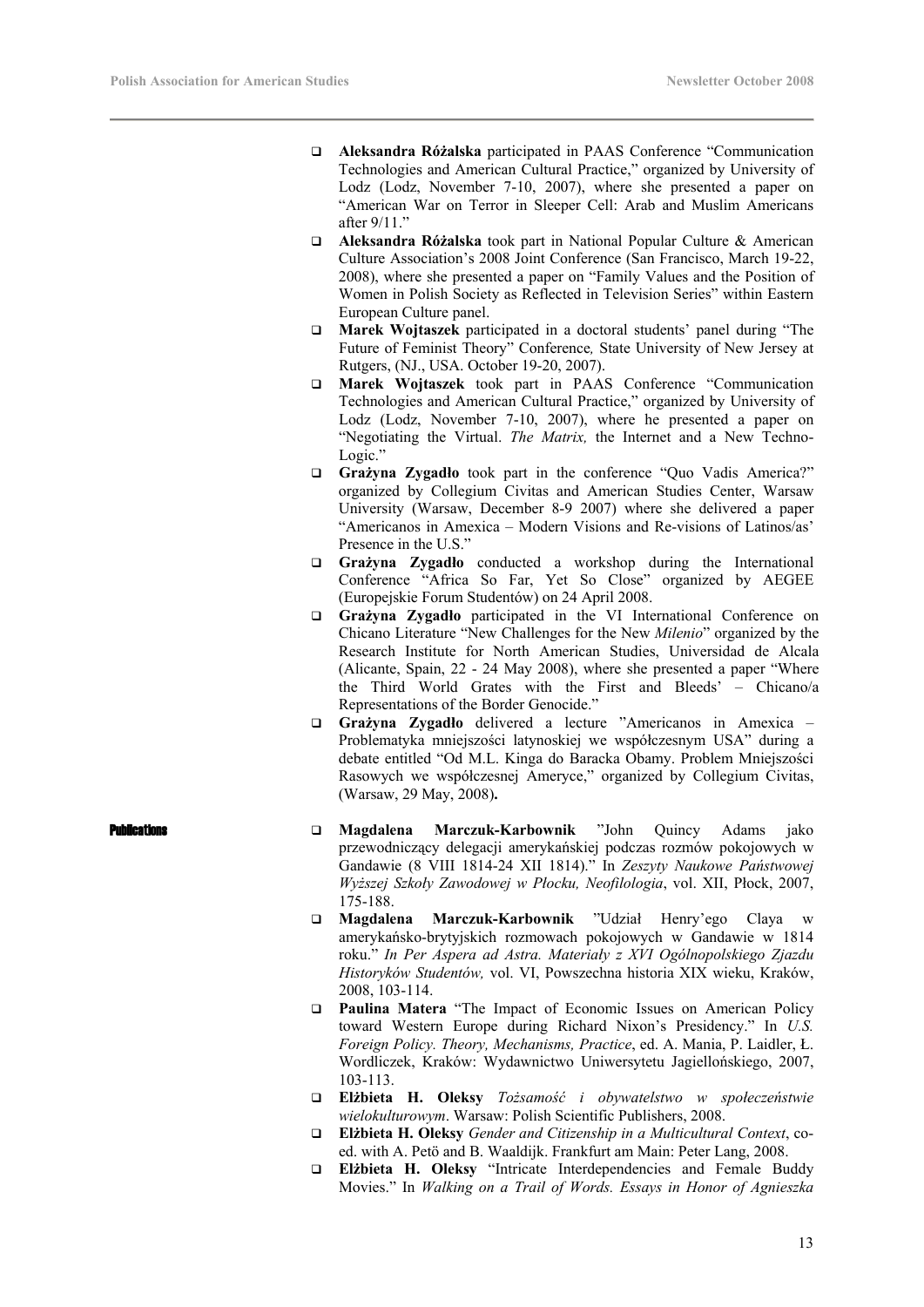*Salska*, ed. J. Maszewska and Z. Maszewski. Łódź: Łódź University Press, 2007, 345-356.

- **Aleksandra Różalska** "Syndrom wrogiego świata: etniczny Inny w amerykańskich wiadomościach telewizyjnych." In. *(Kon)teksty kultury medialnej. Analizy i interpretacje*. Vol. 2, Ed. Marek Sokołowski, Olsztyn: ALGRAF, 2007, 63-79.
- **Aleksandra Różalska** "Spojrzenie wielokulturowe." In. *Kronika. Pismo Uniwersytetu Łódzkiego*. 2(102) 2007, 18-19.
- **Grażyna Zygadło** "La Malinche: Translation, Globalization, and the Lyric Tradition." In *Walking on a Trail of Words. Essays in Honor of Agnieszka Salska.* Eds. J. Maszewska and Z. Maszewski, Łódź: Łódź University Press, 2007, 183-197, (co-author prof. Stephen Tapscott, M.I.T., USA).

**Grażyna Zygadło** "Mexifornia without Mexicans – Contemporary Visions of Mexican-American Presence in the U.S." In *Interpreting the New Milenio*. Eds. J.A. Gurpegui and M Carmen Gomez Galisteo, Newcastle: Cambridge Scholars Press, 2008, 246-253.

# **Institute of English Studies, University of Rzeszów**

| Mailinn annrass          |                   | Institute of English Studies, University of Rzeszów<br>Al. Rejtana 16 B, 35-959 Rzeszów<br>tel. (+ 17) 872 12 14<br>tel/fax $(+17)$ 872 12 88<br>english@univ.rzeszow.pl                                                                                                                                                               |  |
|--------------------------|-------------------|----------------------------------------------------------------------------------------------------------------------------------------------------------------------------------------------------------------------------------------------------------------------------------------------------------------------------------------|--|
| <b>Events/activities</b> | □                 | In May 2007 Damian S. Pyrkosz received his doctoral degree in economics<br>from the Faculty of Economic Sciences, Warsaw University. His PhD<br>dissertation "Evolution of American Farm and Rural Policies: From Price<br>and Income Support to Sustainable Rural Development" was supervised by<br>Professor Jerzy Wilkin.           |  |
| <b>Publications</b>      |                   | Małgorzata Martynuska                                                                                                                                                                                                                                                                                                                  |  |
|                          | $\Box$            | "The Disintegration of The American Dream as Seen in the Films of Jim<br>Jarmusch" [in:] G.A. Kleparski, A. Uberman (eds.) Galicia Studies in<br>Language, Literature and Culture, , Wydawnictwo Tawa, Chełm. 2008:<br>133-138.                                                                                                        |  |
|                          | $\Box$            | "American Myths about Freedom Presented in Road Films" [in:] R.<br>Kiełtyka, D. Osuchowska, E. Rokosz-Piejko (eds) Language, Literature,<br>Culture and Beyond. Wydawnictwo Uniwersytetu Rzeszowskiego,<br>Rzeszów. 2008: 261-267.                                                                                                     |  |
|                          | Damian S. Pyrkosz |                                                                                                                                                                                                                                                                                                                                        |  |
|                          | $\Box$            | "Let Man Subdue the Earth: Pre-Sustainable Perceptions of Environmental<br>Care in American Culture" [in:] G.A. Kleparski, A. Uberman (eds.) Galicia<br>Studies in Language, Literature and Culture, Wydawnictwo Tawa, Chełm.<br>2008: 139-146.                                                                                        |  |
|                          | $\Box$            | "Culture and Development: Fostering Mutually Exclusive or Reinforcing<br>Values" [in:] R. Kiełtyka, D. Osuchowska, E. Rokosz-Piejko (eds)<br>Language, Literature, Culture and Beyond. Wydawnictwo Uniwersytetu<br>Rzeszowskiego, Rzeszów. 2008: 274-284.                                                                              |  |
|                          | $\Box$            | "Equity, Limits and Interdependencies or Educational Value of Sustainable<br>Development" [in:] A. Bârgăoanu and R. Pricopie (eds.) Education,<br>Research and Innovation. Policies and Strategies in the Age of<br><i>Globalization.</i> National School of Political Studies and Public<br>Administration, Bucharest: 2008: 155-162. |  |
|                          |                   | Elżbieta Rokosz-Piejko                                                                                                                                                                                                                                                                                                                 |  |
|                          | □                 | "From Pecola to Junior - Black Female Child as 'the Other' in Toni                                                                                                                                                                                                                                                                     |  |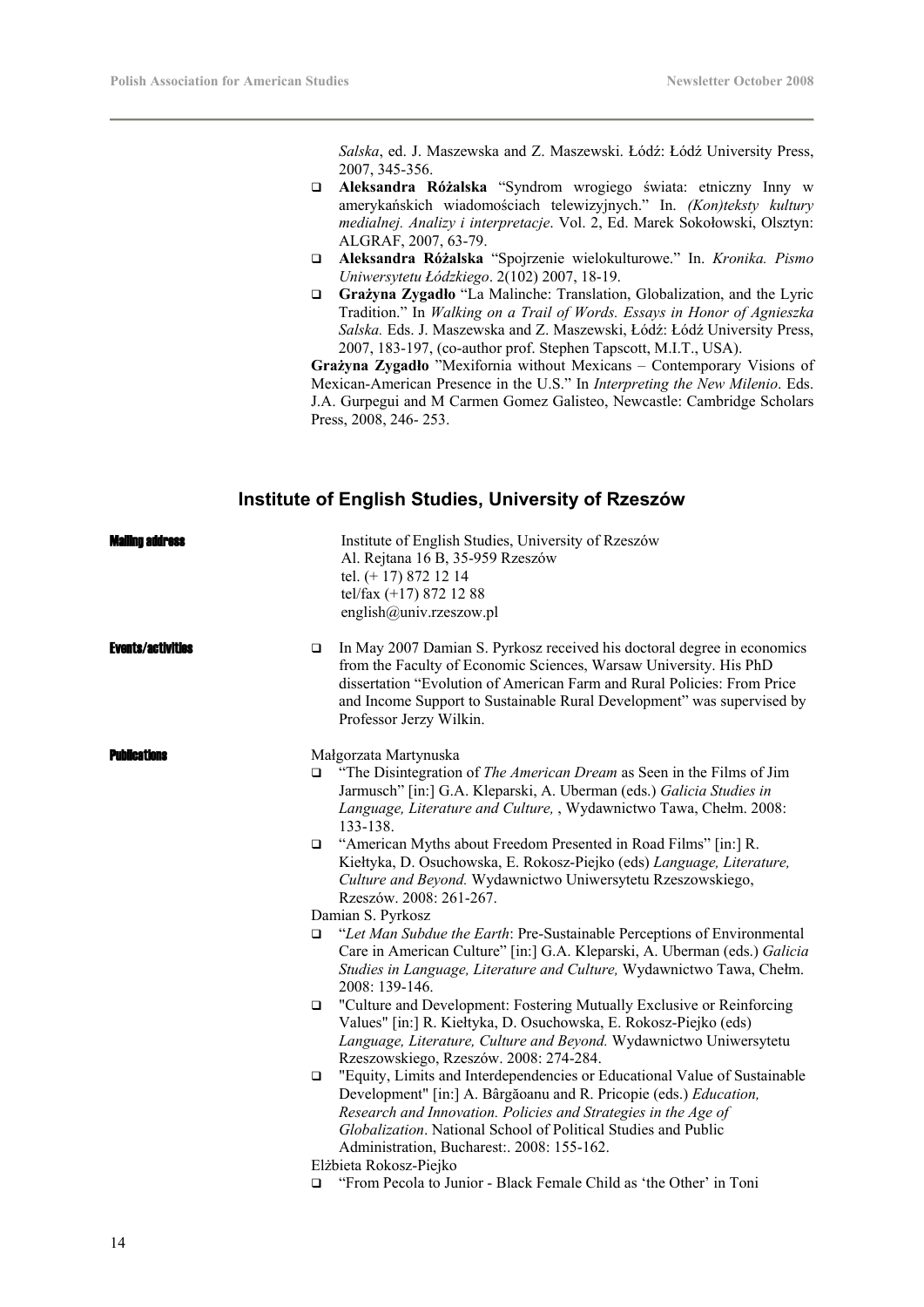|                                                      |                                                     | Morrison's <i>The Bluest Eye, Sula</i> and <i>Love</i> " [in:] R. Kiełtyka, D.<br>Osuchowska, E. Rokosz-Piejko (eds) Language, Literature, Culture and<br>Beyond. Wydawnictwo Uniwersytetu Rzeszowskiego, Rzeszów. 2008: 285-<br>291.                                                                                                                                                                                                                                                                                                                                                                                                                                                                                                                                                                                                                                                                                                                                                                                                                                                                                                                                                                                                                                                                                                                                                                                                                                                                                                                                                                                                                                                                                     |
|------------------------------------------------------|-----------------------------------------------------|---------------------------------------------------------------------------------------------------------------------------------------------------------------------------------------------------------------------------------------------------------------------------------------------------------------------------------------------------------------------------------------------------------------------------------------------------------------------------------------------------------------------------------------------------------------------------------------------------------------------------------------------------------------------------------------------------------------------------------------------------------------------------------------------------------------------------------------------------------------------------------------------------------------------------------------------------------------------------------------------------------------------------------------------------------------------------------------------------------------------------------------------------------------------------------------------------------------------------------------------------------------------------------------------------------------------------------------------------------------------------------------------------------------------------------------------------------------------------------------------------------------------------------------------------------------------------------------------------------------------------------------------------------------------------------------------------------------------------|
| Conferences                                          | □                                                   | Małgorzata Martynuska<br>October 21-22, 2007, Rzeszów, Language, Literature, Culture and Beyond,<br>Institute of English Studies, University of Rzeszów; presentation:<br>"American Myths about Freedom Presented in Road Films."                                                                                                                                                                                                                                                                                                                                                                                                                                                                                                                                                                                                                                                                                                                                                                                                                                                                                                                                                                                                                                                                                                                                                                                                                                                                                                                                                                                                                                                                                         |
|                                                      | $\Box$<br>$\Box$<br>$\Box$<br>$\Box$<br>$\Box$      | Damian S. Pyrkosz<br>October 21-22, 2007, Rzeszów, Language, Literature, Culture and Beyond,<br>Institute of English Studies, University of Rzeszów; presentation: "Culture"<br>and Development: Fostering Mutually Exclusive or Reinforcing Values."<br>May 30-31, 2008, Bucharest, Romania, 2 <sup>nd</sup> International SNSPA<br>Conference Education, Research and Innovation. Policies and Strategies in<br>the Age of Globalization, National School of Political Studies and Public<br>Administration; presentation: "Equity, Limits and Interdependencies or<br>Educational Value of Sustainable Development."<br>September 24, 2008, Rzeszów, 2 <sup>nd</sup> Conference The Information Society - Its<br>Status and Perspectives in the Regional Context, Scientific and Didactic<br>Laboratory of Economic Information Technology, University of Rzeszów;<br>presentation: "Information and Sustainability in American Rural Areas."<br>September 25-26, 2008, Rzeszów, 7 <sup>th</sup> Interdisciplinary International<br>Conference Social Inequalities and Economic Growth in the Context of<br>Institutional Conditions, Chair of Theory of Economics and International<br>Relationships, University of Rzeszów; Chair of Applied Economics,<br>Cracow University of Economics; presentation: "Culture Makes the<br>Difference – the Humanistic Approach to the Understanding of Economic<br>Development."<br>Elżbieta Rokosz-Piejko<br>October 21-22, 2007, Rzeszów, Language, Literature, Culture and Beyond,<br>Institute of English Studies, University of Rzeszów; presentation: "From<br>Pecola to Junior - Black Female Child as 'the Other' in Toni Morrison's<br>The Bluest Eye, Sula and Love." |
|                                                      |                                                     | <b>American Studies Center, University of Warsaw</b>                                                                                                                                                                                                                                                                                                                                                                                                                                                                                                                                                                                                                                                                                                                                                                                                                                                                                                                                                                                                                                                                                                                                                                                                                                                                                                                                                                                                                                                                                                                                                                                                                                                                      |
| Maiinn ann ass                                       |                                                     | American Studies Center, Warsaw University, Al. Niepodległości 22, 02-653<br>Warszawa                                                                                                                                                                                                                                                                                                                                                                                                                                                                                                                                                                                                                                                                                                                                                                                                                                                                                                                                                                                                                                                                                                                                                                                                                                                                                                                                                                                                                                                                                                                                                                                                                                     |
| <b>Events/Activities - lectures by ASC</b><br>auests | □<br>$\Box$<br>$\Box$<br>❏<br>$\Box$<br>❏<br>□<br>❏ | November 16-22, 2007: guest lecture by prof. Patricka B. Miller, Northeastern Illinois<br>University<br>November 17, 2007: guest lecture by colonel Williama D. Beercase, U.S. Air Force Academy<br>November 26, 2007: Current Issues in U.S. - Polish Relations lecture by Mr. Edward J.<br>Kulakowski, U.S. Embassy Public Affairs Officer<br>December 6, 2007: From Hip-Hop to Hardcore: Race, Representation and the New Culture<br>of Masculinity presentation by Dr. Miles White<br>December 7, 2007: NATO in the 21st Century - Expectations and challenges and<br>Maintaining national identity within a growing NATO lectures by Lawrence R. Chamer<br>March 11, 2008: The Historical Context of "Tally's Corner" lecture by Celia Bense,<br>Universite Paris 8<br>April 7, 2008: The Trouble with Diversity lecture by Walter Benn Michaels, University of<br>Illinois at Chicago<br>April 8, 2008: The Black Aesthetic and the Critique of Self-Expression in the 1960s: From<br>Charles' Olson's 'Projective Verse' to LeRoi Jones's 'How You Sound?' lecture by Jennifer<br>Ashton, University of Illinois at Chicago                                                                                                                                                                                                                                                                                                                                                                                                                                                                                                                                                                                        |
| <b>Guest lectures by ASC faculty</b>                 | □                                                   | "The Constitution of 1787 and the Role of Consensus in the American Political Tradition" by<br>prof. dr Clifford A. Bates at Konstytycja Stanów Zjednoczonych Ameryki: Reminiscencje w                                                                                                                                                                                                                                                                                                                                                                                                                                                                                                                                                                                                                                                                                                                                                                                                                                                                                                                                                                                                                                                                                                                                                                                                                                                                                                                                                                                                                                                                                                                                    |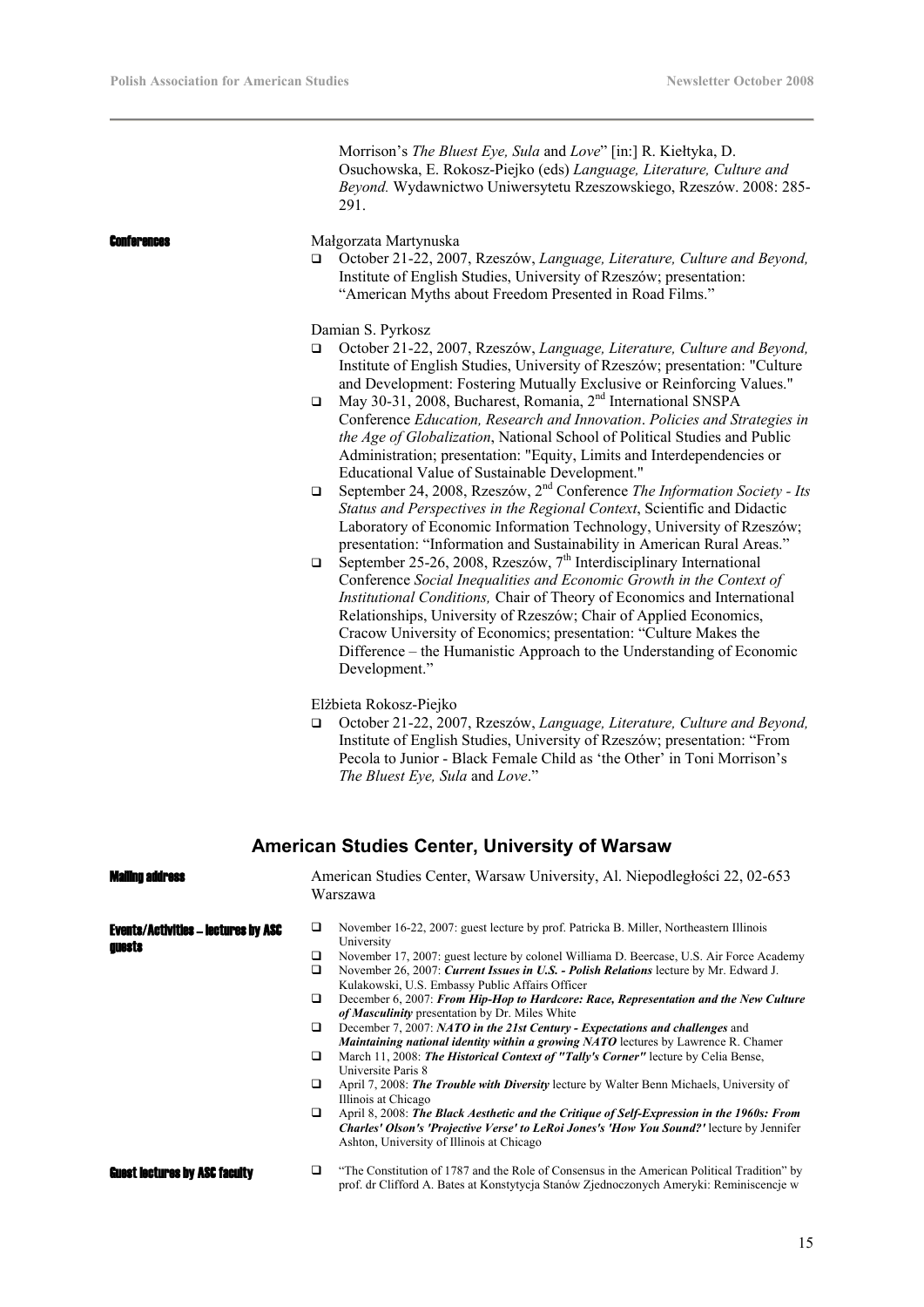220 Rocznicę Uchwalenia, 19 October 2007, Department of American Studies and Mass Media, University of Łódź, Łódź

- "Calling the One You Love: The Telephone in Mart Crowley's *The Boys in the Band* and Robert Chesley's *Jerker, or, The Helping Hand*" by dr Tomasz Basiuk at Communication, Technologies and American Cultural Practice, PAAS Conference, 7-10 November 2007, University of Łódź, Łódź
- "Still cheating us softly: video news releases masquerading as solid news in American media" by dr Małgorzata Gajda-Łaszewska at Communication, Technologies and American Cultural Practice, PAAS Conference, 7-10 November 2007, University of Łódź, Łódź
- "Movies and the First Amendment: from Business to Protected Speech" by prof. dr William Glass at Konstytycja Stanów Zjednoczonych Ameryki: Reminiscencje w 220 Rocznicę Uchwalenia, 19 October 2007, Department of American Studies and Mass Media, University of Łódź, Łódź
- □ "The Good War in the Cold War: Hollywood's Image of Military Authority, 1945-1965" by prof. dr William Glass at 5th International Conference on History, 28 December 2007, Athens Institute for Education and Research, Athens, Greece
- $\Box$  . Tolerance as contested word in Polish public discourse" by dr Agnieszka Graff at New Lines of Tolerance and Intolerance in Europe, 6 December 2007, International Institute, University of Michigan, Ann Arbor, USA
- "Fan Culture and the Internet" by dr Ewa Grzeszczyk at Communication, Technologies and American Cultural Practice, PAAS Conference, 7-10 November 2007, University of Łódź, Łódź
- "Lone Eagle, Mighty Eagle" by prof. dr David A. Jones at Quo Vadis America? International conference, December 8-9, 2007, Collegium Civitas, Warszawa
- "The Constitution, its Bill of Rights, and Selective Disincorporation through the Fourteenth Amendment" by prof. dr David A. Jones at Konstytycja Stanów Zjednoczonych Ameryki: Reminiscencje w 220 Rocznicę Uchwalenia, 19 October 2007, Department of American Studies and Mass Media, University of Łódź, Łódź
- "The Epic Dimension of Melopoeia in Ezra Pound's Radio Performances" by dr Grzegorz Kość at Communication, Technologies and American Cultural Practice, PAAS Conference, 7- 10 November 2007, University of Łódź, Łódź
- "The 1950s Media Frost" by dr Grzegorz Kość at MLA Annual Convention, 27-30 December 2007, Chicago, USA
- "H.D. and the Borderline project" by dr Krystyna Mazur at Geographies of Visual and Literary Culture, November 2007, Modernist Studies Association, Long Beach, California, USA
- "Antydemokratyczny mit amerykańskiej konstytucji" by dr hab. Bohdan Szklarski at Konstytycja Stanów Zjednoczonych Ameryki: Reminiscencje w 220 Rocznicę Uchwalenia, 19 October 2007, Department of American Studies and Mass Media, University of Łódź, Łódź
- "Poland's Evolving Net Outward Investment Position: A Cross-Industry Analysis" by dr Radosłw Wolniak at International Business, Local Development and Science-Technology Relationships, 13-15.12.2007, European International Business Academy, University of Catania, Catania

- 
- **Conferences** December 8-9, 2007: *Quo Vadis America?* International Conference, organizers: School of American Studies - Collegium Civitas and American Studies Center, University of Warsaw
	- March 14, 2008: *The Vagaries of Subjectivity: Queer Perspectives on Subject Formation and the Critique of Identity* Queer Studies Workshop at the American Studies Center, University of Warsaw
	- March 26, 2008: *Stany Zjednoczone w świecie w perspektywie dwóch dekad* Conference organized by Fundacja Wspomagania Wsi and Koło Naukowe i Samorząd Studencki of American Studies Center, University of Warsaw
	- May 19-21, 2008: *Beyond Imagined Uniqueness: Nationalisms in Comparative Perspective* an International Conference organized by American Studies Center, University of Warsaw

- **Ducations** Tomasz Basiuk, *<u>InterAlia</u>*, series editor, internet publication, 2007
	- $\Box$  Tomasz Basiuk, "Zanim zapadnie noc—o autobiografii Reinaldo Arensa", in: *Z Mariel do Miami. 25 lat po exodusie*, Centrum Studiów Latynoamerykańskich UW, 2007
	- Tomasz Basiuk, "Assent, Dissent, and Shame in Mark Doty's Firebird" in: *Conformity and Resistance in America*, Cambridge Scholars Publishing, 2007
	- Małgorzata Gajda-Łaszewska, "Branded Rebels--Consumer Culture Idea of Revolt" in: *Conformity and Resistance in America*, Cambridge Scholars Publishing, 2007
	- Agnieszka Graff, *Review of Women and Citizenship*, 2007
	- Agnieszka Graff, "A Different Chronology: Reflections on Feminism in Contemporary Poland" in: *Third Wave Feminism. A Critical Exploration. Expanded Second Edition*, Palgrave, 2007
	- Agnieszka Graff, "Feminism's Classic Precursor or Lingering Nightmare?– the Strange Career of Valerie Solanas and her SCUM Manifesto" in: *Conformirty and Resistance in America*, Newcastle: Cambridge Scholars Publishing, 2007
	- Agnieszka Graff *Rykoszetem. Rzecz o płci, seksualności i narodzie*, wydawnictwo W.A.B., 2008
	- David Jones, "Good Choices, Bad Choices, or No Choice at All? Old and New Issues in 21st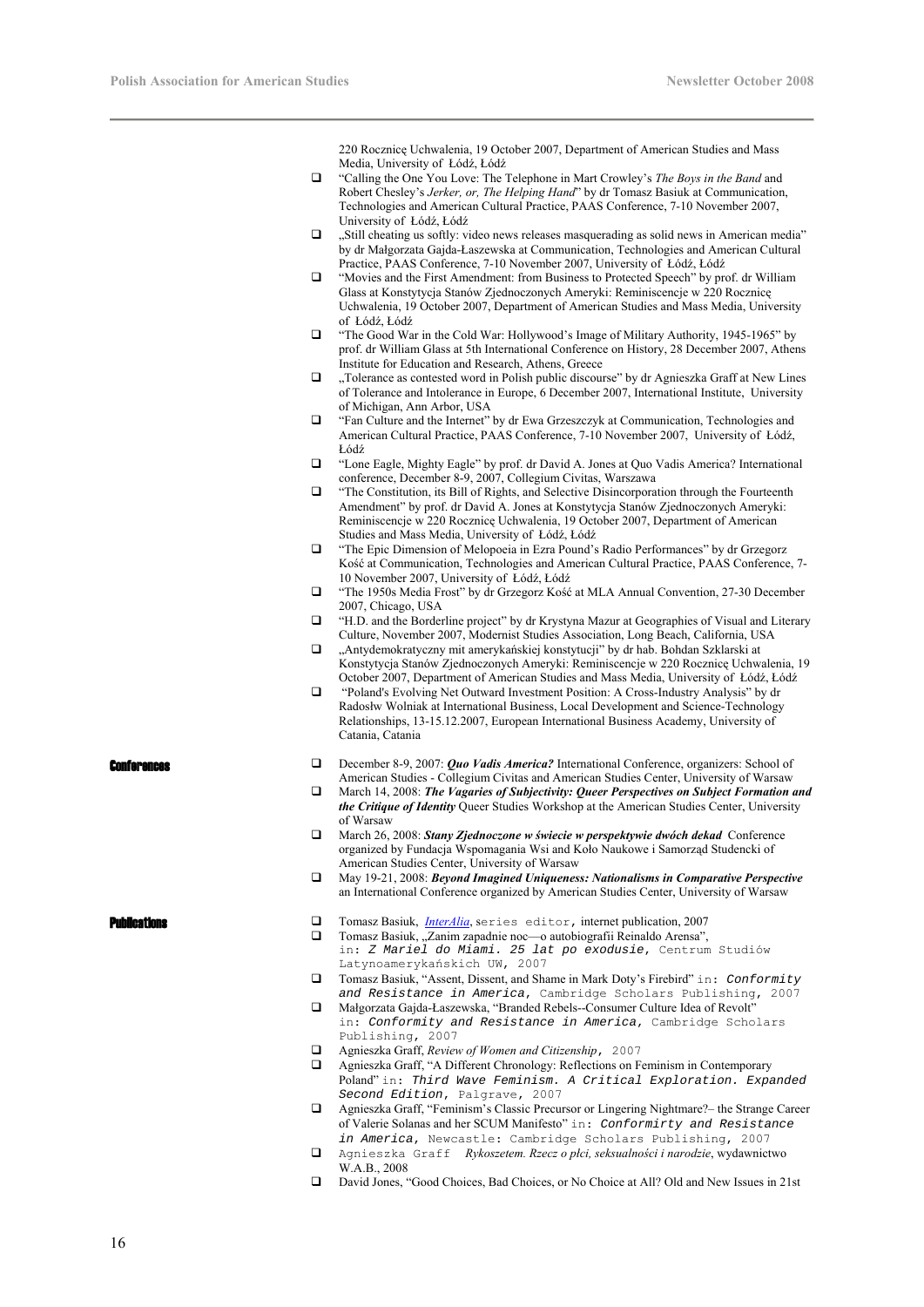Century U.S. Foreign Policy" in: *Old Choices, New Choices, No Choice: Issues in 21st Century U.S. Foreign Policy*, Pearson PLC, Boston and London, 2007

- David Jones, "21st Century U.S. Foreign Policy: Justification And Legality of 'Muscular Interventionism" in: *U.S. Foreign Policy: Theory, Mechanisms, Practice*, Jagiellonian University Press, 2007
- $\square$  Zbigniew Kwiecień, "Ewolucja stosunków USA z Kubą w kontekście kubańskich fal" in: *Z Mariel do Miami - 25 lat po exodusie*, Centrum Studiów Latynoamerykańskich, Uniwersytet Warszawski, 2007
- Krystyna Mazur, *Z Mariel do Miami. 25 lat po exodusie*, co-editor, Centrum Studiów Latynoamerykańskich UW, 2007
- Krystyna Mazur, "Literackie wersje Miami" in: *Z Mariel do Miami: 25 lat po exodusie*, Centrum Studiów Latynoamerykańskich, 2007
- Krystyna Mazur, "Poetic Crossings: Duncan and H.D., Klappert and Barnes" in: *Conformity and Resistance in America*, Cambridge Scholars Publishing, 2007
- Anna Sosnowska-Jordanovska, "Jakiego ustroju potrzebują Polacy?" in: *Modernizacja Polski. Kody kulturowe i mity*, Instytut Badań nad Gospodarką Rynkową, 2007
- Anna Sosnowska-Jordanovska, "Kulturowe ślady folwarku" in: *Modernizacja Polski. Kody kulturowe i mity*, Instytut Badań nad Gospodarką Rynkową, 2007
- Agnieszka Weinar, "Research on immigration and migrant communities in Poland", coauthor, in *CEFRM Working Papers*, 2007
- Agnieszka Weinar, "Studies of mechanisms of emigration from Poland after 1989", coauthor, in *CEFRM Working Papers*, 2007
- **W faculty Dr** Sylwia Kuźma joined the Center as Assistant Professor. Dr Kuźma earned her Ph. D. from the University of Białystok

New courses New courses offered can be viewed on our website: www.asc.uw.edu.pl

**Calls for nanons** The American Studies Center, University of Warsaw invites your contribution to

**An Interdisciplinary Symposium** 

## **Post-Race? Post-Gender?**

**– The politics of identity in contemporary United States.** 

The 2008 presidential campaign abounded in references to race and gender, as well as mutual accusations of sexism and racism. On the other hand, it has been suggested that America now enters a post-race and post-gender era. Whatever the outcome, with either Barack Obama as president or Sarah Palin as vice president, there will indeed be a precedent in one of these realms. The aim of our one-day symposium is to discuss the politics of race and gender in the elections and, more generally, in contemporary America. How have the meanings of gendered and racial identities shifted in recent years? What are the rules and limits of public discourse on these matters, and what counts as an abuse? We invite contributions from a variety of fields: political science, history, sociology as well as literature, film and media studies. We welcome comparative perspectives that bring other countries and other historical moments into play, as well as work that deals with the intersection of race and gender.

The Symposium is planned for mid-April 2009. It will be followed by a publication.

Please send 200-word proposals by 15 February 2009 to symposium organizer, Agnieszka Graff: abgraff@go2.pl and to Agnieszka Krzywosz: agnieszka.krzywosz@uw.edu.pl (please put POST-RACE, POST-GENDER in e-mail subject).

# **English Philology Department, Szczecin University**

| <b>Mailing address of the department.</b> | <b>English Philology Department</b> |
|-------------------------------------------|-------------------------------------|
| center, etc.                              | Szczecin University                 |
|                                           | Al. Piastów 40B                     |
|                                           | 71-065 Szczecin                     |
|                                           | tel/fax 0-91 444 27 08              |
|                                           | http://www.us.szc.pl/kfa/           |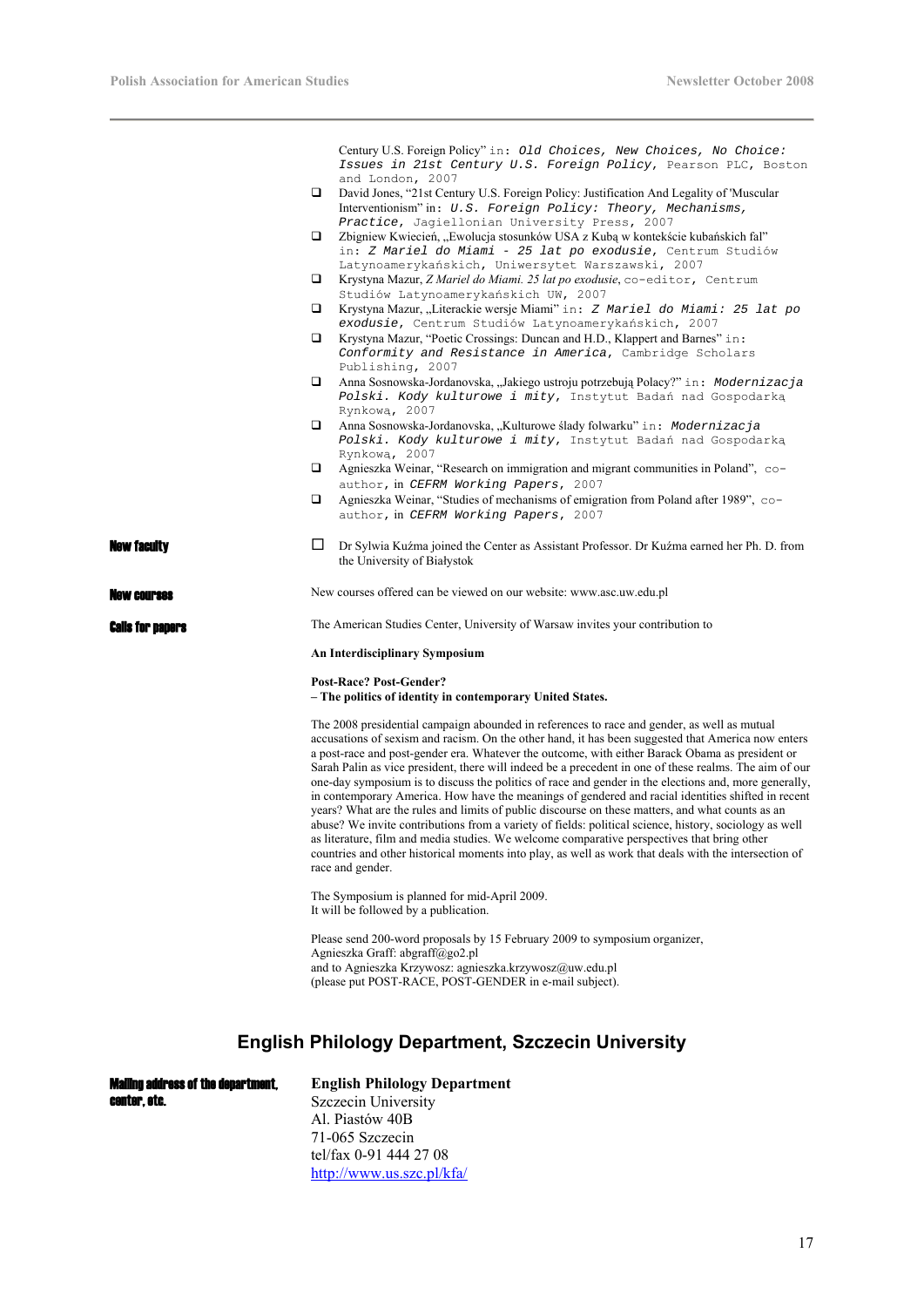|                          | <b>History and International Relations Institute</b>                                                                                                                                                                                                                                                                                                                                                                                                                                                |
|--------------------------|-----------------------------------------------------------------------------------------------------------------------------------------------------------------------------------------------------------------------------------------------------------------------------------------------------------------------------------------------------------------------------------------------------------------------------------------------------------------------------------------------------|
|                          | Szczecin University                                                                                                                                                                                                                                                                                                                                                                                                                                                                                 |
|                          | Ul. Krakowska 71-79                                                                                                                                                                                                                                                                                                                                                                                                                                                                                 |
|                          | 71-017 Szczecin                                                                                                                                                                                                                                                                                                                                                                                                                                                                                     |
|                          | Tel 0-91 44443300                                                                                                                                                                                                                                                                                                                                                                                                                                                                                   |
|                          | http://www.hist.us.szn.pl/                                                                                                                                                                                                                                                                                                                                                                                                                                                                          |
| <b>Events/Activities</b> | Renata Nowaczewska, PhD (affiliated with IHiSM, US) was awarded by<br>❏<br>the Department of State and the Fulbright Commission a scholarship to take<br>part in Study of the United States Institute on American Civilization, at the<br>Multinational Institute of American Studies, New York University, under<br>the theme: THE RECONCILIATION OF AMERICAN DIVERSITY WITH<br>NATIONAL UNITY. June/July 2008<br>Renata Nowaczewska was awarded the II Prize in the II Edition of the<br>$\Box$   |
|                          | Competition for the Best PhD Thesis in the Field of History, organized by<br>the National Culture Center, 2008                                                                                                                                                                                                                                                                                                                                                                                      |
| <b>ENITR' BILBAS</b>     | Beata Zawadka, took part in PAAS Conference, Łódź, October 2007:<br>❏<br>Telecommunication Technologies and American Cultural Practice, where<br>she delivered a paper: "How Far We Have to Go? Teleportation in the<br>Service of the American Cultural Communication. Octavia Butler's Kindred<br>$(1979)$ ".                                                                                                                                                                                     |
|                          | Beata Zawadka took part in International Symposium of American Studies<br>$\Box$<br>America in Motion. Palacky University. Olomouc, Czech Republic.<br>September 2008, where she delivered a paper: "Halfway Through: the<br>Porch as a Metaphor for the Southerner's Transcultural Identity on the Basis<br>of Selected Southern Literary Works."                                                                                                                                                  |
|                          | Beata Zawadka, took part in 33rd Annual American Studies Conference<br>❏<br>Adapting America/America Adapted. Bogazici University. Istambul,<br>Turkey. 8-10 October 2008. She delivered a paper "Steel Magnolias,<br>Reinvented. On (Re)adapting the Myth of the Southern Lady for the<br>Purposes of Contemporary Culture. Jill McCorkle's Crash Diet."                                                                                                                                           |
| Publications             | Renata Nowaczewska (IHiSM, US), "Prywatna i pozarządowa działalność<br>❏<br>dobroczynna czy państwo opiekuńcze? Koncepcje zwalczania ubóstwa w<br>Stanach Zjednoczonych w latach 1929-37". ("Private and Public Relief or<br>the Welfare State? The Ideas for Poverty and Unemployment Relief in the<br>United States of America, 1929-37"). Dzieje Najnowsze 2007, 3, pp. 122-<br>128                                                                                                              |
|                          | Renata Nowaczewska, "Select American Foundations and the<br>❏<br>'Construction of Peace and Progress' in Europe during the Interwar Period"<br>("Wybrane amerykańskie fundacje a 'budowa pokoju I postępu' w Europie<br>w okresie międzywojennym." Dzieje Najnowsze, 2007, 4, pp. 35-49                                                                                                                                                                                                             |
| AW COIFSAS               | Renata Nowaczewska - International Social Policy, American<br>□<br>Civilization, American and British Philanthropic Tradition (IHiSM)                                                                                                                                                                                                                                                                                                                                                               |
|                          | and Changes in American Society after WWII (KFA)<br>Beata Zawadka- Contemporary American Identity in Film and Literature<br>$\Box$                                                                                                                                                                                                                                                                                                                                                                  |
| Euest Iecturers          | Beata Zawadka, PhD was invited to deliver a serious of seminars, under<br>□<br>Socrates/Erasmus to Falun (Dalarna), Sweden, where she conducted an<br>introduction to literary studies seminar on the feminist reading of Charlotte<br>Perkins Gilman's The Yellow Wallpaper, to graduate students. She also<br>gave a lecture to doctoral students entitled: "The 2nd Southern Renaissance:<br>Contemporary Southern Women Writers and the Myth of the Southern<br>Lady". (September, 18-22, 2008) |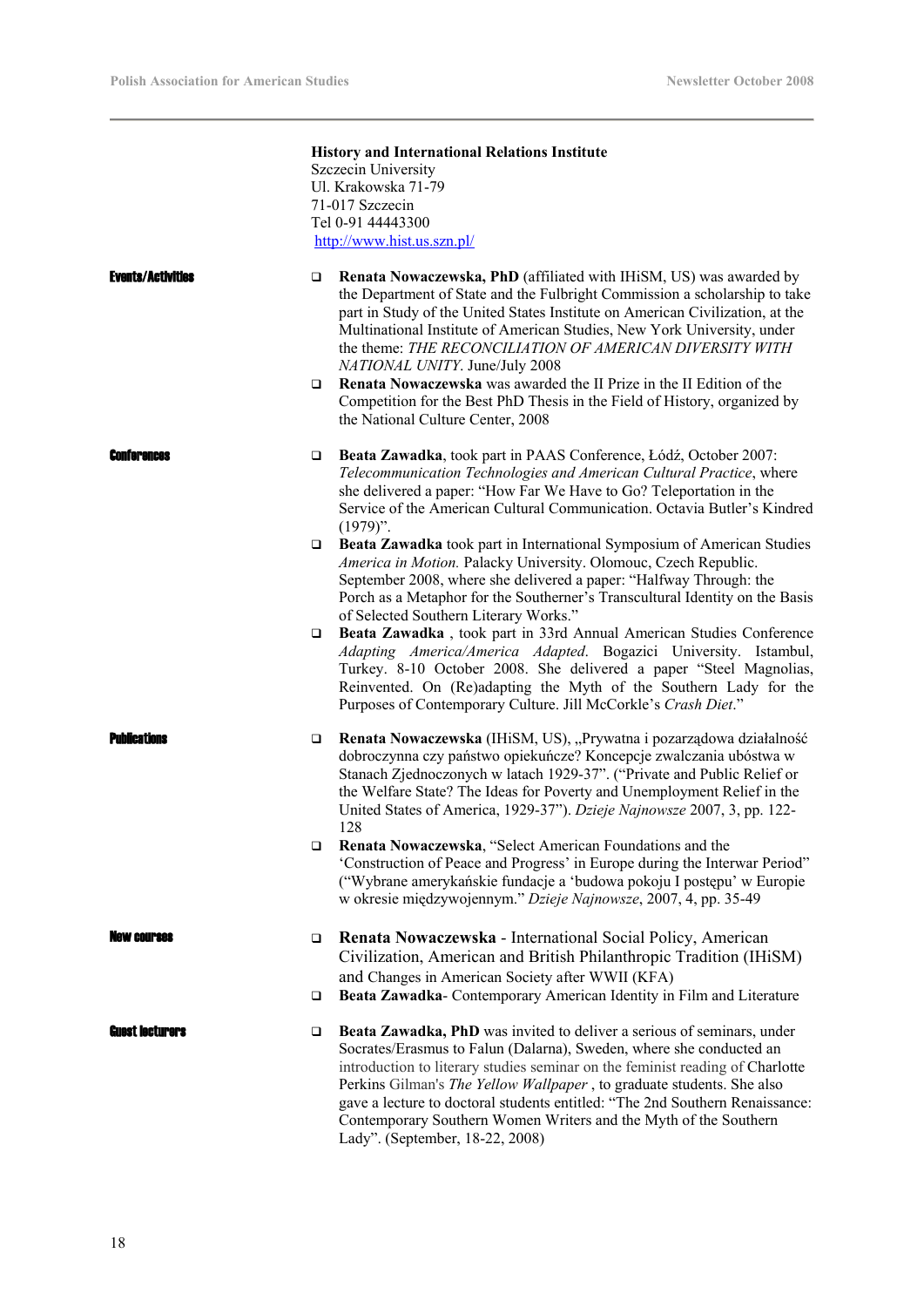# **American Literature Section, Institute of English Studies, University of Warsaw**

| <b>Malino address</b> | Zakład Literatury Amerykańskiej, Instytut Anglistyki UW, ul. Nowy Świat 4, 00-<br>497 Warsaw                                                                                                                                                                                                                                                                                                                                                                                 |
|-----------------------|------------------------------------------------------------------------------------------------------------------------------------------------------------------------------------------------------------------------------------------------------------------------------------------------------------------------------------------------------------------------------------------------------------------------------------------------------------------------------|
| Events/Activities     | In the academic year 2007-2008, Ewa Łuczak was a Fulbright Senior Scholar at the<br>University of California, Los Angeles. In March 2008, she gave a lecture "From<br>Communism to the Hip Hop Era: Postcolonial Poland" at Beacon College, Lessburg,<br>Florida. In April, she participated in the panel "Teaching Issues of Oppression in an<br>International Context," Knapsack Institute, University of Colorado Springs.                                                |
|                       | Zuzanna Ładyga's monograph Rethinking Postmodern Subjectivity: Emmanuel<br>Levinas and the Ethics of Referentiality in the Work of Donald Barthelme will be<br>published by Peter Lang toward the end of 2008.                                                                                                                                                                                                                                                               |
|                       | <b>Ewa Łuczak</b> has co-edited, with Andrzej Antoszek, a book of essays Czarne na<br>Białym: Afroamerykanie, którzy poruszyli Amerykę. The book will be coming out<br>from Warsaw University Press early in 2009.                                                                                                                                                                                                                                                           |
|                       | Julia Fiedorczuk coordinates an extra-curricular workshop called<br>"Lacanian.Reading." The workshop was offered in the summer semester 2008. A<br>collaborative essay written by the participants, entitled "Poza zasadą mierzalności: o<br>'Tachymetrii' Andrzeja Sosnowskiego," will appear in the October issue of<br>Twórczość.                                                                                                                                         |
|                       | In February 2008, Joanna Ziarkowska defended her doctoral dissertation entitled<br>"Negotiating Versions of Writing the Past: The Dynamics of Reclaiming History in<br>Chinese American and Native American Literatures. An Analysis of Texts by Maxine<br>Hong Kingston and Leslie Marmon Silko." Jadwiga Maszewska was the dissertation<br>supervisor; Agata Preis-Smith and Joanna Durczak served as reviewers.                                                           |
|                       | In April 2008, the Section of American Literature hosted a visit of Prof. Walter Benn<br>Michaels and Prof. Jennifer Ashton, both University of Illinois at Chicago. The<br>distinguished guests delivered lectures for students and conducted a workshop on new<br>tendencies in American Studies for the staff. They were also invited to give talks at<br>the American Studies Center, Warsaw, and the English Department, Maria Curie-<br>Skłodowska University, Lublin. |
|                       | In June 2008, Iwona Rentflejsz defended her doctoral dissertation entitled "Queering<br>Culture: Transformation of the Heterosexual Matrix by the Queer Text." The<br>dissertation was supervised by Agata Preis-Smith, and reviewed by Jadwiga<br>Maszewska and Tadeusz Rachwał.                                                                                                                                                                                            |
|                       | In June 2008, Marek Paryż was invited to lecture on "Contemporary American and<br>British Fiction" at the City Library in Bydgoszcz.                                                                                                                                                                                                                                                                                                                                         |
|                       | Julia Fiedorczuk's poems have appeared in a Swedish anthology of contemporary<br>Polish poetry by women (Stockholm: Bokforlaget Traman, 2008).                                                                                                                                                                                                                                                                                                                               |
|                       | <b>Tadeusz Pióro's translations have appeared in the issue of Literatura na Świecie on</b><br>Raymond Roussel (11-12/2007), the volume of selected poems of Rod Mengham<br>(Katowice 2008), and the Polish edition of Harry Mathews's selected prose (Wrocław<br>2008). A book of Tadeusz's selected poems, entitled Asortyment, has been published<br>by Biblioteka Wojewódzka in Poznań. His poems are included in a German<br>anthology of Polish poetry (Warsaw 2008).   |
|                       | Julia Fiedorczuk and Tadeusz Pióro have contributed translations to the Polish<br>edition of John Ashbery's Other Traditions (Kraków: Korporacja Ha-art, 2008).                                                                                                                                                                                                                                                                                                              |
| Guest Iecturers       | In December 2007, Professor Holli Levitsky, Loyola Marymount University at Los<br>Angeles, former Distinguished Fulbright Chair at the Institute of English Studies UW,<br>lectured on "Writing Nostalgia: The Fidelity of Memory and the Imperative to Tell in<br>Ruth Kluger's Still Alive and Eva Hoffman's Lost in Translation."                                                                                                                                         |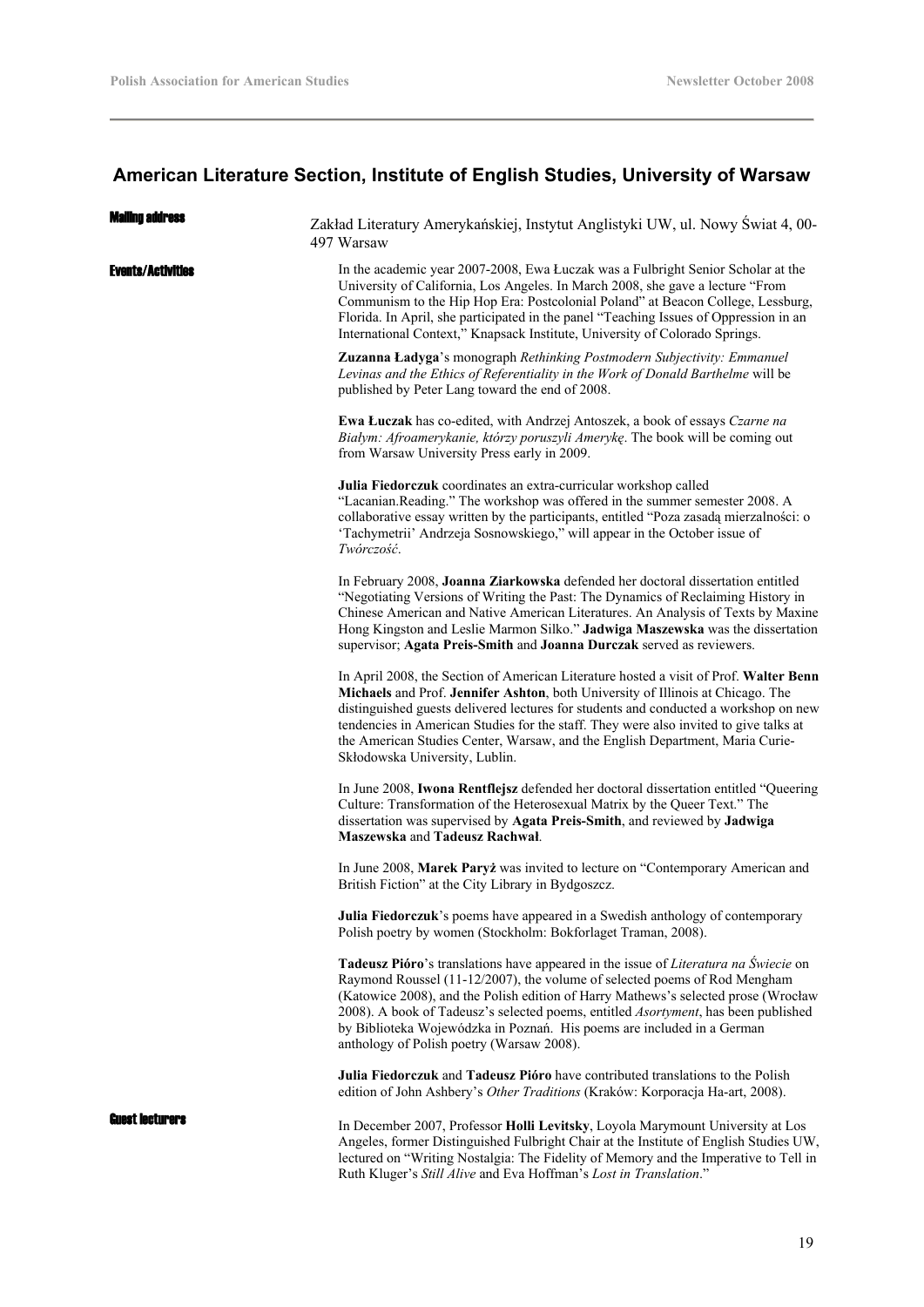In April 2008, Professor **Walter Benn Michaels**, University of Illinois at Chicago, presented a lecture entitled "Model Minorities or the Minority Model: The Neoliberal Novel."

In April, Professor **Jennifer Ashton**, University of Illinois at Chicago, talked on "American Poetry in the 21<sup>st</sup> Century."

In May, Professor **Anthony Martinico**, University of Detroit Mercy, gave a lecture titled "The American City and the Dilemma of Deindustrialization.

The following colleagues read papers at the 2007 PAAS Conference in Łódź in November: Julia Fiedorczuk ("Nostalgic Avant-Gardes: Writing Poetry in the Age of E-mail"), Zuzanna Ładyga ("Technology, Temporality and the Postmodern Mimesis in David Foster Wallace's *Oblivion*"), Hanna Boguta-Marchel ("The Actual and the Virtual Identity of Cormac McCarthy: A Case Study"), Marek Paryż ("Global Communication and Imperial Imaginings in Walt Whitman's Poems"), Paweł Pyrka ("Transmissions from the Other-World. Impact of Communication Technologies on Early 20th-Century American Pulp Fiction").

> In November 2007, **Marek Paryż** attended the fifth annual conference "Between Literature and Medicine" in Lublin with a paper on "The Child, the Family and History in J.M. Coetzee's *Boyhood*."

In April 2008, **Julia Fiedorczuk** presented papers at two international conferences: "Radical East: The Politics of The Image" at the EAAS Conference in Oslo, and "'Pull down thy vanity': Ezra Pound's Radical Environmentality" at the conference "Poetic Ecologies" in Brussels.

In June and July 2008, **Anna Warso** participated in two international conferences where she had the following presentations: "Formal Tricks and Problems with Reality in Steven Millhauser's 'Game of Clue' and Robert Coover's 'The Babysitter'" at the 10<sup>th</sup> International Conference on the Short Story in English, Cork, Ireland, and "Killing the Real: The Phenomenon of Serial Killers in American Popular Culture" at the conference "Crime Cultures: Figuring Criminality in Literature, Media and Film," Portsmouth, UK.

Hanna Boguta-Marchel took part in the conference "Interiors" in Ustroń, September 2008. She read a paper entitled "Cormac McCarthy's *The Road*: Annihilation of the External as a Way of Saving and Perpetuating the Internal."

### Publications **Agata Preis-Smith**

"The Ethnography of Writing: American Anthropologists and the Scandal of Bronisław Malinowski's *Diary*." *Literatures in English in the Context of Post-Colonialism, Postmodernism and the Present*. Ed. Jaroslav Kusnir.Presov: University of Presov, 2007.

"From Metaphor to Metonymy: Charles Reznikoff's *Holocaust*." *Walking on a Trail of Words. Essays in Honor of Professor Agnieszka Salska*. Ed. Jadwiga Maszewska and Zbigniew Maszewski. Łódź: Wydawnictwo Uniwersytetu Łódzkiego, 2007. "Gender Masquerade." *Multicultural Dilemmas. Identity, Difference, Otherness*. Ed. Wojciech Kalaga and Marzena Kubisz. Frankfurt am Main: Peter Lang, 2008.

### **Julia Fiedorczuk**

"Babelskie sprawy" (feta na sześć głosów wokół antologii Edwarda Balcerzana I Ewy Rajewskiej). *Literatura na Świecie*, 5-6/2008.

### **Ewa Łuczak**

"Of the Use and Abuse of Difference: Some Thoughts on Teaching African American Literature in Poland." *European Scholars Teaching African American Texts*. Ostrava: University of Ostrava Press, 2007.

"Portret rodziny z babką w tle. Żeński przodek a historia w powieści Chicano/Chicana." *Wielkie tematy literatury amerykańskiej. Tom IV: Rodzina*. Ed. Teresa Pyzik. Katowice: Wydawnictwo Uniwersytetu Śląskiego, 2007.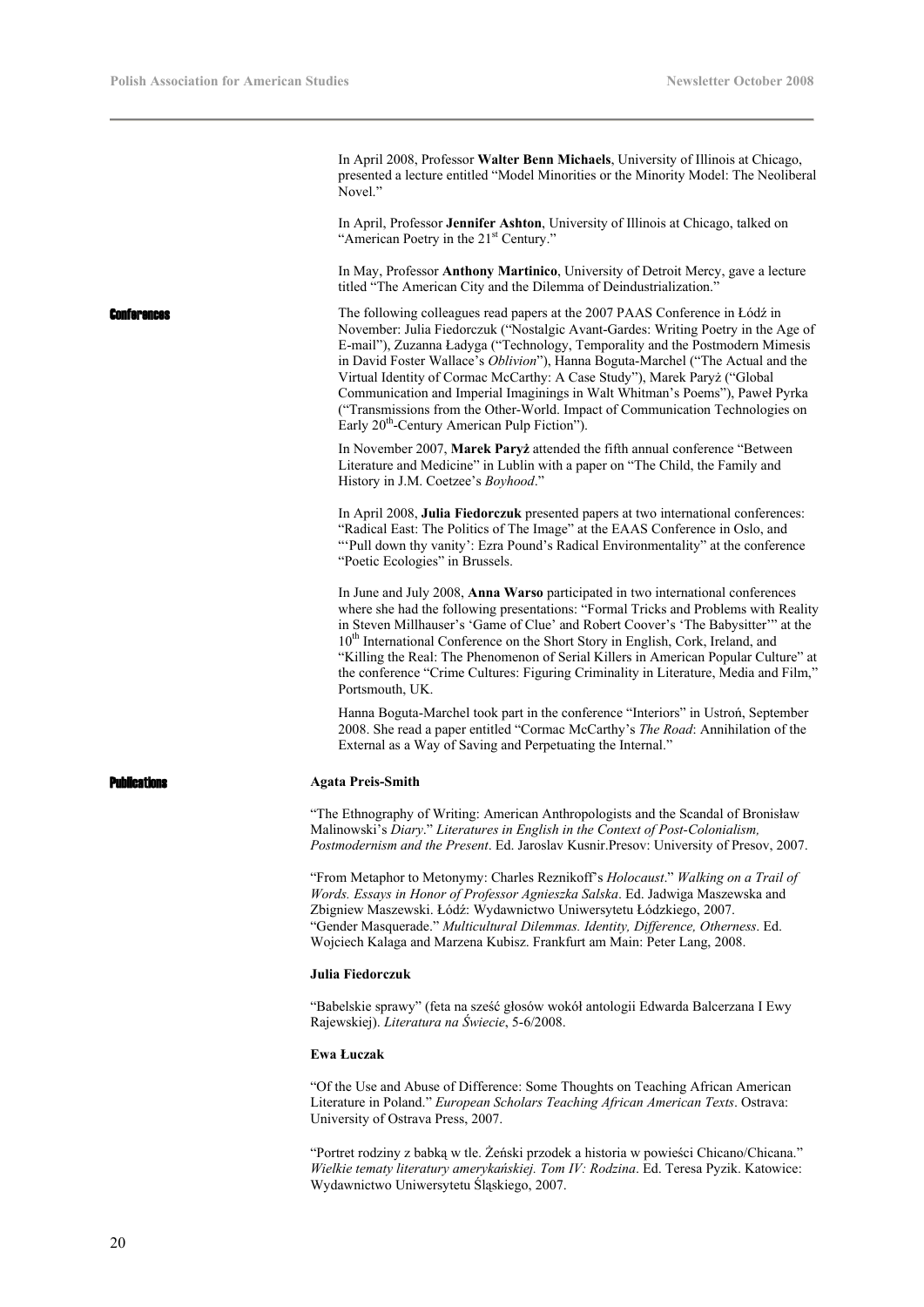"'Zwyczajna kobieta' – poezja Lucille Clifton." *O wiele więcej Okien: o amerykańskiej poezji kobiecej*. Ed. Lucyna Aleksandrowicz- Pędich and Jerzy Kamionowski. Białystok: Wydawnictwo Uniwersytetu w Białymstoku, 2008.

## **Joanna Ziarkowska**

"Writing as Coming Home: The Community of Vietnam Veterans in Maxine Hong Kingston's *The Fifth Book of Peace*." *Community and Nearness. Readings in English and American Literature and Culture*. Ed. Ilona Dobosiewicz and Jacek Gutorow. Opole: Wydawnictwo Uniwersytetu Opolskiego, 2007.

## **Marek Paryż**

"Postcolonial Whitman: The Poet and the Nation in the 1855 Preface to *Leaves of Grass*." *Community and Nearness. Readings in English and American Literature and Culture*. Ed. Ilona Dobosiewicz and Jacek Gutorow. Opole: Wydawnictwo Uniwersytetu Opolskiego, 2007.

"The Correlates of Time, Space and Character in the Narrative Construction of Tentative Australians Identities in David Malouf's Novel *The Great World*." *Australia: Identity, Memory and Destiny*. Ed. Stankomir Nicieja and Ryszard W. Wolny. Opole: Wydawnictwo Uniwersytetu Opolskiego, 2008.

Review of *American Hungers. The Problem of Poverty in U.S. Literature, 1840-1945* by Gavin Jones (Princeton UP, 2008). *European Journal of American Studies*. Reviews 2008. On-line.

"Literacka Panorama Europy Środkowowschodniej." Rev. of *History of the Literary Cultures of East-Central Europe. Junctures and Disjunctures in the 19th and 20th Centuries*. *Akcent*, 2/2008.

Reviews of the Polish editions of: *Youth* by J.M Coetzee, *The Sea* by John Banville, *The Emperor's Children* by Claire Messud, *Conspiracy Against America* by Philip Roth, *The Moviegoer* by Walker Percy, *No Country for Old Men* and *The Road* by Cormac McCarthy, *Everyman* by Philip Roth, *A Lesson Before Dying* by Ernest Gaines, *Players* by Don DeLillo, *Aegipt* by John Crowley, *Fear and Loathing in Las Vegas* by Hunter Thompson, *March* by Geraldine Brooks. *Nowe Książki* 12/2007 – 10/2008.

### **Zuzanna Ładyga**

"Technology, Temporality and the Postmodern Mimesis in David Foster Wallace's "The Suffering Channel."Vitalpoetics Vol 1, No.3, October, 2008, <<http://www.vitalpoetics.com>>

**New faculty Joanna Ziarkowska**, a former doctoral student, has joined the Section of American Literature as Assistant Professor.

# **Institute of English Philology, University of Wrocław**

| Department of English, University of Wrocław, ul. Kuźnicza 22, 50-138<br>Wrocław                                                                                                                                                                                                                                                                                                                                                                                                                                                                                                                                            |
|-----------------------------------------------------------------------------------------------------------------------------------------------------------------------------------------------------------------------------------------------------------------------------------------------------------------------------------------------------------------------------------------------------------------------------------------------------------------------------------------------------------------------------------------------------------------------------------------------------------------------------|
| The annual Polish Association for the Study of English conference was<br>□<br>hosted by the Wrocław Institute of English Studies, April 07-09, 2008.<br>Katarzyna Nowak was a program committee member of the conference<br>□<br>"Interiors" International Conference of the Institute of British and American<br>Culture and Literature, University of Silesia, Ustron, Poland, September 18-<br>21, 2008.<br>Marek Oziewicz, Justyna Deszcz, and Agata Zarzycka co-organized the<br>□<br>international conference Relevant across Cultures: Visions of<br>Connectedness and World Citizenship in Modern Fantasy for Young |
|                                                                                                                                                                                                                                                                                                                                                                                                                                                                                                                                                                                                                             |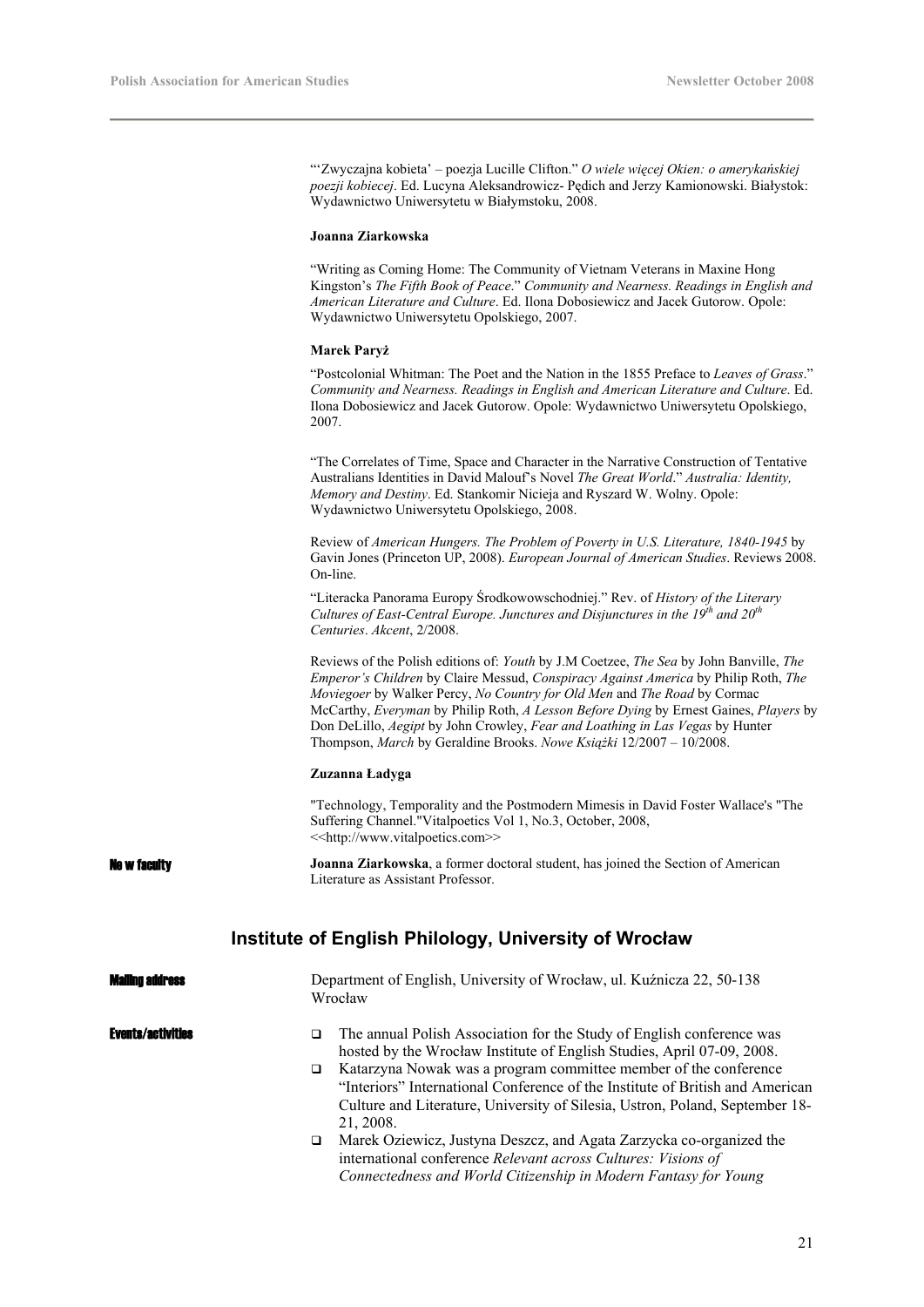*Readers* organized by the Center for Young People's Literature and Culture at the Institute of English Studies, University of Wrocław, May 28-31, 2008.

- Agata Zarzycka was a co-organizer of the international conference *Kulturotwórcza funkcja gier. Cywilizacja zabawy czy zabawy cywilizacji? Rola gier we współczesności* hosted by Polskie Towarzystwo Badania Gier and Adam Mickiewicz University, Poznań, November 24-25, 2007.
- Agata Zarzycka gave a guest lecture titled "Bezpretensjonalny Neil Gaiman" at a meeting of the Interdisciplinary Queer Studies Group at Wrocław University, December 12, 2007.
- **nferences**  $\square$  Elżbieta Klimek-Dominiak presented "Translating Native American Autobiography in the Central European Borderlands: S. Winnemucca's Autoethnographic Personal Narrative as a Polyphonic Discourse from the Contact Zone" at the *6th Biennial International Auto/Biography Association Conference*, Honolulu, Hawai'i , June 23-26, 2008, Conference Topic: Life Writing and Translations.
	- Dominika Ferens presented "Notes on the Management of a Spoiled Identity: The Queer Ethnographic Fiction of Hawaii," at *The Vagaries of Subjectivity: Queer Perspectives on Subject Formation and the Critique of Identity,* American Studies Center, University of Warsaw, March 2008.
	- Dominika Ferens presented "The Predicament of the Ex-Islander as Author: Negotiating the Legacy of Ethnography in American Literature," at the  $17<sup>th</sup>$ Annual Conference of the Polish Association for the Study of English, University of Wrocław, April 2008.
	- Katarzyna Nowak presented "Utopian Project of Identity: Immigration and Creativity. The Case of Helena Modrzejewska" at the Nineteenth-Century Studies Association conference "Politics and Propaganda," Florida International University, Miami, April 03-05, 2008.
	- Marek Oziewicz presented "Profusion Sublime and Fantastic: Robert Holdstock's *Mythago Wood*" at the *International Conference on the Fantastic in the Arts 29*. International Association for the Fantastic in the Arts, Orlando, FL, 18-23 marca 2008.
	- Marek Oziewicz presented "*Mythos*, *logos*, a korzenie literatury fantasy" at the international conference *Fantastyczność i cudowność: źródła literatury fantasy*, organized by the Institute of Polish Philology of Zielona Góra University and the Edyta Stein Insitute of Philosophy and Theology, Zielona Góra, April 6-8, 2008.
	- $\Box$  Marek Oziewicz presented "Reinventing the Future: Ursula Le Guin's *Tehanu*, *The Other Wind*, and *Tales from Earthsea*" at the annual Polish Association for the Study of English Conference in Wrocław April 7-9, 2008.
	- Marek Oziewicz presented "Jung, archetypy a literatura" at the *Podróż wgłąb siebie* conference organized by the Institute of Psychology, University of Wrocław, Wrocław April 22-23, 2008.
	- Agata Zarzycka presented "Autentyczność plagiat recykling. Twórczość i odtwórczość w narracyjnych grach fabularnych na tle współczesnej kultury popularnej" at *Kulturotwórcza funkcja gier. Cywilizacja zabawy czy zabawy cywilizacji? Rola gier we współczesności*, an international conference organized by Polskie Towarzystwo Badania Gier and Adam Mickiewicz University, Poznań, November 24-25, 2007.
	- Agata Zarzycka presented "Fantastyczna faktografia. Teksty i materiały 'paradokumentalne' w literaturze fantastycznej" at the *Fantastyczność i cudowność. Źródła literatury fantasy* international conference organized by Instytut Filologii Polskiej of the University of Zielona Góra and Instytut Filozoficzno-Teologiczny im. Edyty Stein in Zielona Góra, April 6-8, 2008.
	- Agata Zarzycka presented "The More the Merrier. The Transcultural Aspect of the Companionship Model and its Transformations in the Fantasy Genre" at the *Relevant across Cultures. Visions of Connectedness and World*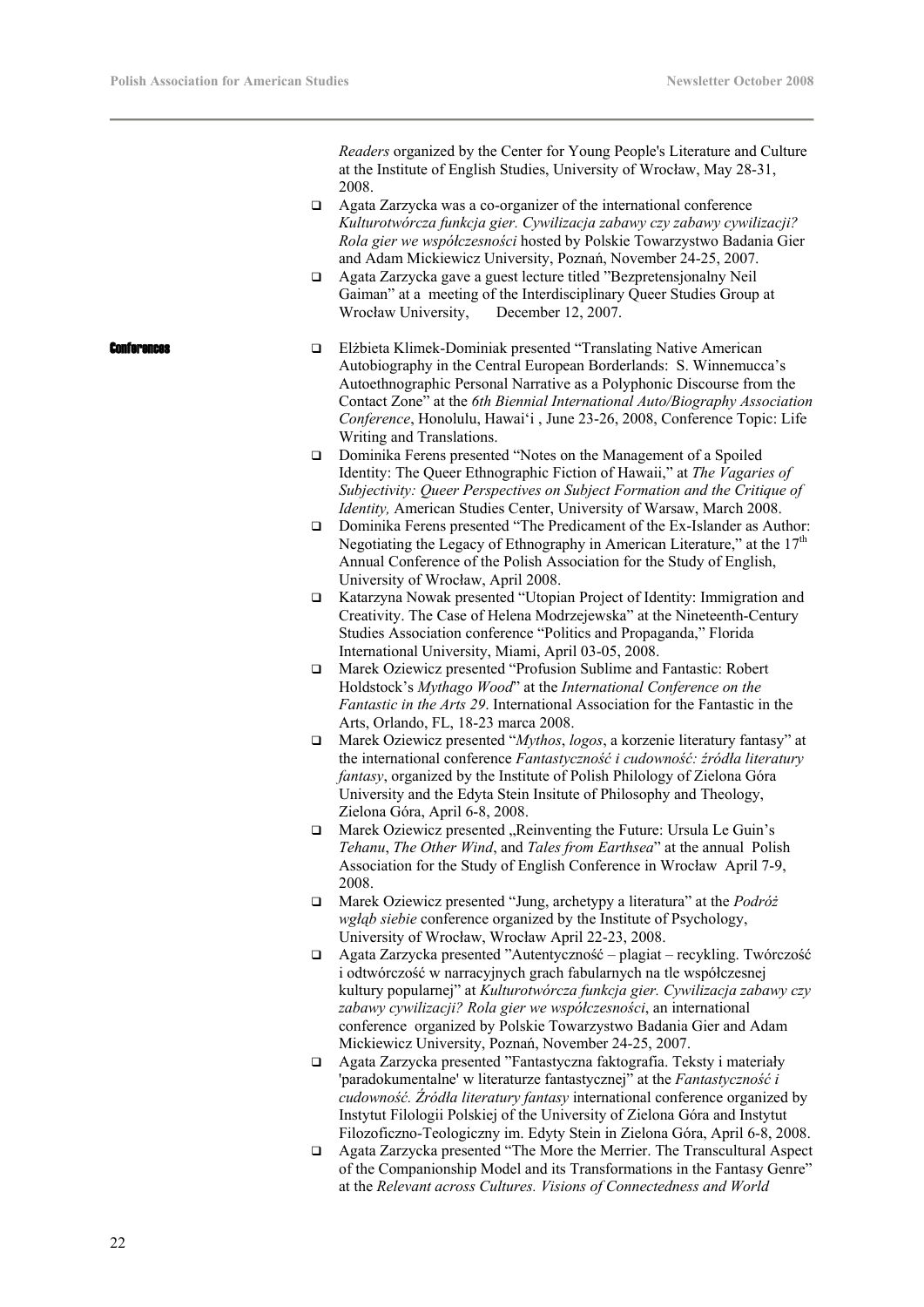*Citizenship in Modern Fantasy for Young Readers* international conference organized by the Center for Young People's Literature and Culture at the Institute of English Studies, University of Wrocław, May 28-31, 2008.

**blications**  $\qquad \qquad \text{Books}$ 

- Justyna Kociatkiewicz published a book based on her dissertation, *Towards the Antibildungsroman: Saul Bellow and the Problem of the Genre.*  Frankfurt am Main: Peter Lang, 2008.
- Marek Oziewicz published *One Earth, One People: The Mythopoeic Fantasy Series of Ursula K. Le Guin, Lloyd Alexander, Madeleine L'Engle and Orson Scott Card*, Jefferson, NC: McFarland, 2008.

```
Articles
```
- Elżbieta Klimek-Dominiak published "Caroline Kirkland's *A New Home: Who'll Follow?* As a Pioneer Realist Representation of the Social Groups and Domesticity on the Frontier." *Anglica Wratislaviensia* XVLI (2008)
- Dominika Ferens published "A Pole with a Stake in Asian American Studies." *Amerasia Journal* 34.2 (Fall 2008): 1-13.
- Dominika Ferens published "A Confidence Man in the Orient: Karl May and the

German Colonial Enterprise" *Werkwinkel* 3.1 (Spring 2008): 13-33.

- Katarzyna Nowak published "Postcolonial Narrations of Women Writers of Indian Origin: A Migrating Family." *Great Topics of American Literature, Vol. 3*. Ed. Teresa Pyzik. Katowice: Wydawnictwo Uniwersytetu Śląskiego, 2007. pp. 182-192.
- Katarzyna Nowak published a review of Roger Ebbatson's book *An Imaginary England: Nation, Landscape and Literature, 1840-1920,*  Aldershot: Ashgate, 2005. Published in *The European Legacy: The Journal of the Society for the Study of European Ideas* 13.6 (October 2007).
- Marek Oziewicz published "Setting Things Right in Farmer Giles of Ham and The Lord of the Rings: Tolkien's Conception of Justice" [in:] Margaret Hiley and Frank Weinreich (eds.) *Tolkien's Shorter Works: Essays of the Jena Conference 2007*, Zurich and Jena: Walking Tree Publishers, 2008. ISBN: 978-3-905703-11-5, pp. 37-57.
- Marek Oziewicz published "Stulecie fantastyczne, stulecie fantasy: Literatura fantasy, rehabilitacja mitu, a poszukiwania nowej opowiesci dla zjednoczonej ziemi" [in:] Adam Nobis i Piotr Badyna (red.), *Historia, Kultura, Globalizacja* 1, Wrocław: GAJT, 2008, ISBN: 978-83-88178-61-0, pp. 139-152.
- Marek Oziewicz published "From Vico to Tolkien: The Affirmation of Myth against the Tyranny of Reason," [in:] Stratford Caldecott and Thomas Honegger (eds.), *Tolkien's* The Lord of the Rings*: Sources of Inspiration*, Zurich and Jena: Walking Tree Publishers, 2008. ISBN: 978-3-905703-12- 2, pp. 113-136.
- Piotr Zazula published "Wyznania transpersonalne (re)wizja kobiecej duchowości w wierszach Anne Sexton," *O wiele więcej okien. O amerykańskiej poezji kobiecej.* Eds. L. Aleksandrowicz-Pędich, J. Kamionowski. Białystok: Wydawnictwo Uniwersytetu w Białymstoku, 2008. 147-170.
- Agata Zarzycka published "Paladyn u babci, księżniczka na zakupach. Kreacja postaci w narracyjnych grach fabularnych a wzorce osobowe
- we współczesnym społeczeństwie zachodnim". Ed. Augustyn Surdyk and Jerzy Szeja: "Kulturotwórcza funkcja gier. Gra jako medium, tekst i rytuał" Vol. 2 Poznań: Wydawnictwo Naukowe UAM, 2007. 291-299.
- **EXAMELESS EXAMELESS EXAMELES K**atarzyna Nowak is teaching a new MA seminar titled "Ethnicity, Gender, Postcoloniality"
- **New faculty Example 3** Professor Henry Gonshak of Montana Tech has been appointed Fulbright Visiting Professor